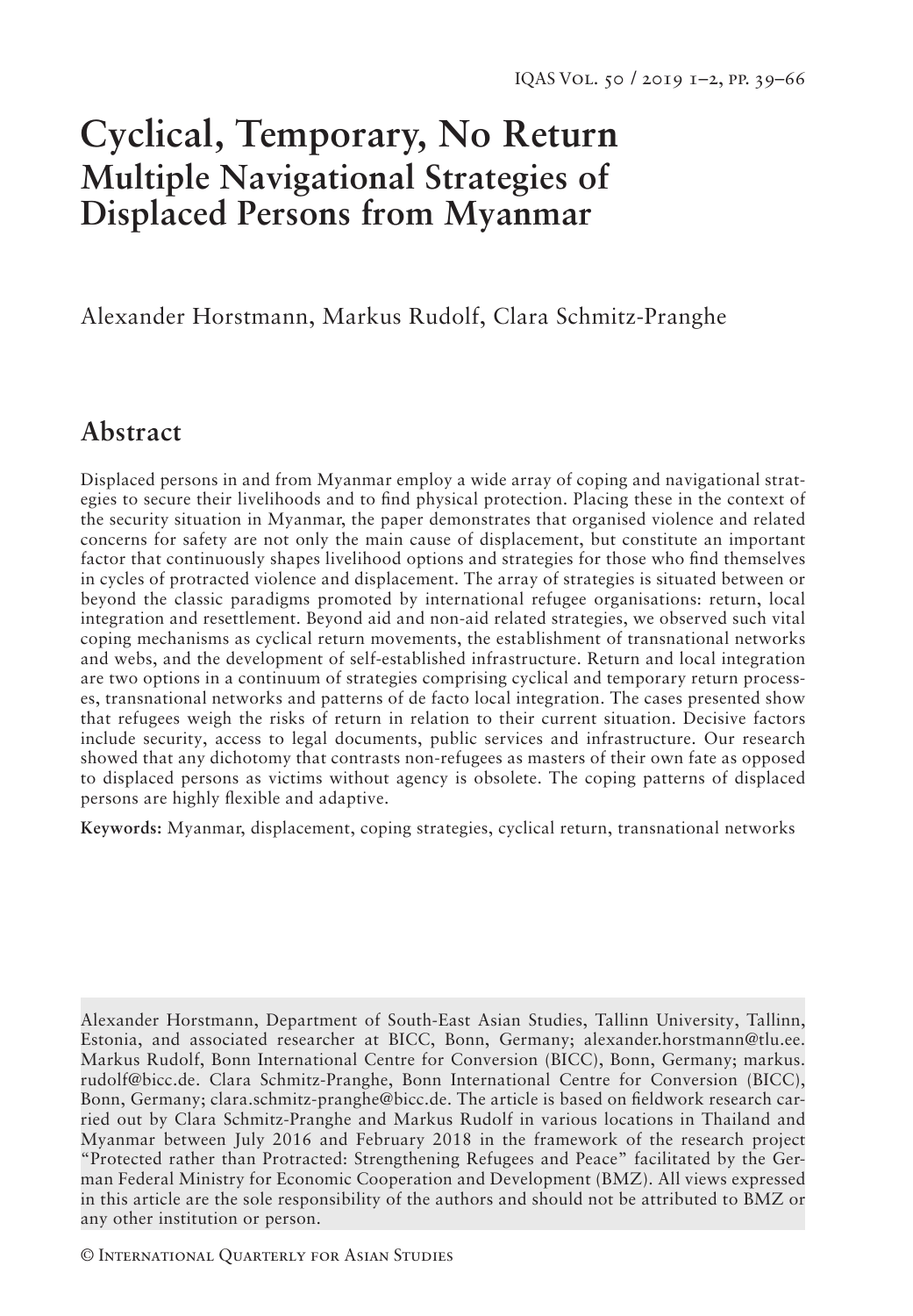# **Introduction**

The recent opening of Myanmar, the country's national elections in 2015 and the signing of the Nationwide Ceasefire Agreement (NCA) with several ethnic armed movements raised hopes in the international community that Myanmar's protracted conflicts – and one of the world's worst protracted crises – could be settled in the near future. Accordingly, international policy changed: international sanctions were lifted and increased cooperation and development assistance were granted. This was based on the hope that the problem of displacement would fade away as affected persons returned to their home communities in Myanmar. This hope was soon to be terribly disappointed (Cheesman / Farrelly 2016).

The period from 2014–2018 has seen some of the most violent military atrocities against the Muslim Rohingyas in Arakan state, Western Myanmar, producing as many as 727,000 deeply traumatised new refugees, trapped either in overpopulated camps in Cox's Bazar, Bangladesh or worse, in camps guarded by the Myanmar border police in Rakhine state without food and drinking water, medical help or educational facilities (Ocha 2018; Ware / Laoutides 2019; personal observation and interviews in the areas of Sittwe, Kyauktaw and Mrauk U in 2016). In northeastern Myanmar the breakdown of the ceasefire initiated some of the worst assaults against the Kachin, with the army using Chinese and Russian helicopters to drop bombs and chemical weapons. Like the Rohingyas, the predominantly Christian ethnic Kachin are fleeing killings, torture, rapes and other violations by the Burmese military. Internally displaced Kachin flee toward the Chinese border, but are not allowed to cross it, staying in makeshift camps in the forest or at the edges of Kachin's urban centre in Myitkyina. In both cases, the Myanmar military has prevented aid organisations from helping, threatening local groups such as the Kachin Baptist convention with imprisonment for helping refugees in rebelcontrolled areas (Cheesman / Farrelly 2016; Sadan 2016; personal observation and interviews in Bahmo and Momauk area in 2016).

Moreover, the situation in the Shan states, Karen state, and Chin state remains highly volatile. Armed clashes as well as harassment of villagers continue up to the present. The ceasefires here are highly precarious and the newly formed Border Guard Forces are perceived by the villagers as a source of insecurity, extraction and corruption, not as peacemakers (Woods 2011; personal observation and interviews in Hpa-an, Kawkareik and Lashio areas in 2016).

This article assesses current displacement processes and the state of return movements against the backdrop of ongoing violence and persistent developmental challenges in Myanmar and scrutinises the strategies used by forcibly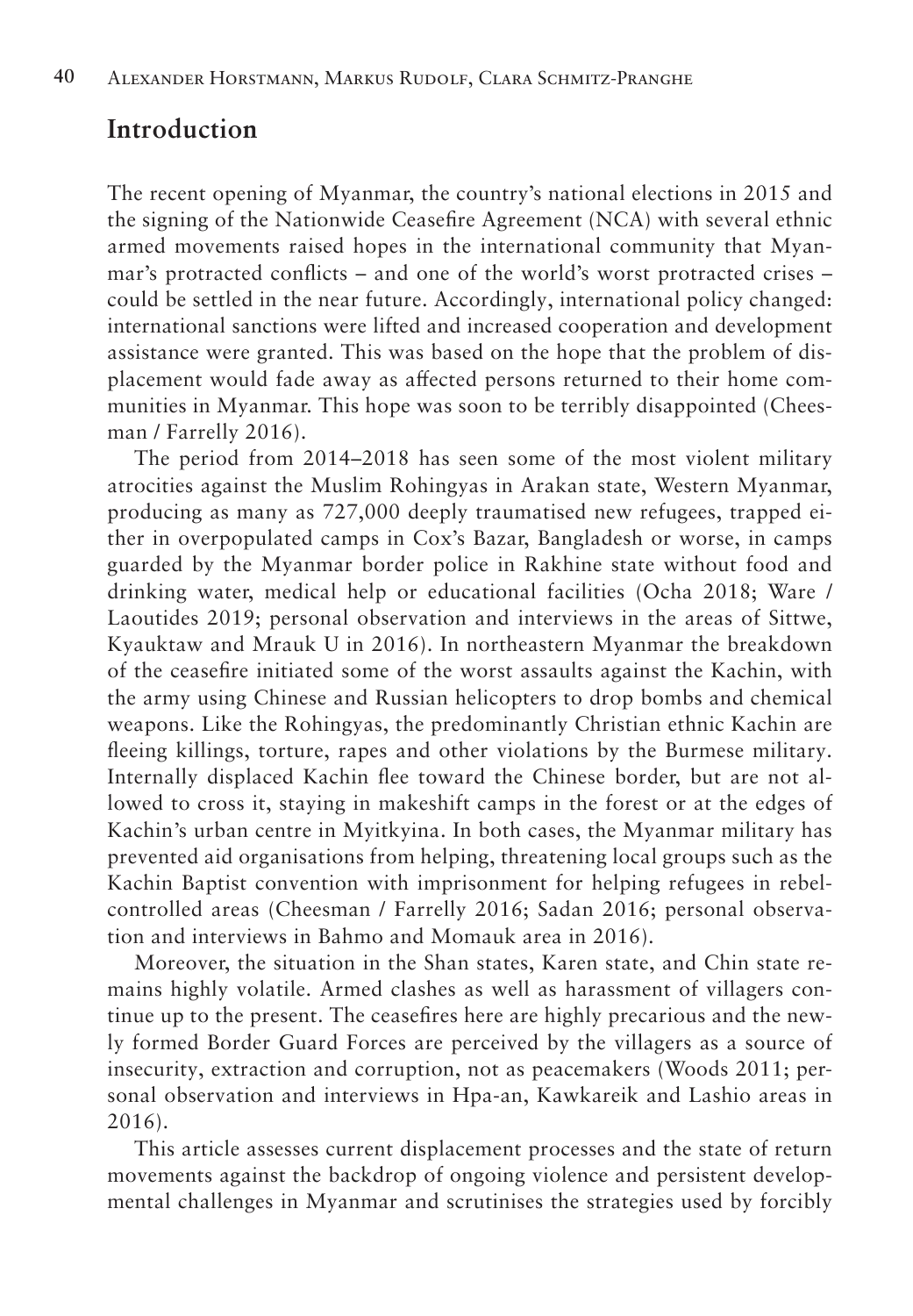displaced persons in Myanmar and Thailand to cope with these challenges and secure their livelihoods. The main question of this paper is how displaced persons respond to the challenges posed by physical and livelihood insecurity and which strategies have been actively used to navigate in the context of organised violence.1

The Myanmar borderlands show many of the typical patterns ascribed to the concept of the frontier and contemporary projects of land acquisition (e.g. Geiger 2008). The frontier areas of Myanmar, where most of the minorities reside, have long been inaccessible to the state, but are increasingly being claimed by the military commanders of the Myanmar army and the different militia and ex-military leaders. These different violent actors compete for the benefits from the extraction of resources, the development of large infrastructural projects and the establishment of special economic zones. The area is opened up for capitalism, with some ex-military leaders getting rich on casinos, real estate and bribes. Special economic zones enable production at low cost and mostly without organised unions whereas the remaining villagers are vulnerable to eviction, land-grabbing and speculation. For the military as well as for various war entrepreneurs, the state of structural and actual violence on the ethnic frontier following the ceasefire with ethnic armies is beneficial to the extraction and accumulation of resources in lawless spaces – a state that has been aptly called "ceasefire capitalism" (Woods 2011).

Another explanation for the question of why Myanmar's ethnic frontier areas have spiralled into cycles of war and violence after the military's rejection of all claims for cultural autonomy in the hills (Sadan 2016) can be given with reference to Schetter and Korf. They show that many of the contested spaces in frontier areas today are conceptualised as spaces of exception (following Agamben 2004) and, in military eyes, as ungoverned spaces or ungoverned territory (Schetter / Korf 2012: 165). To enforce control of land in the frontier zones, the national army Tatmadaw thus considers it as its "national interest" to integrate those spaces into its dominion.2 The presence of competing armed actors, extortion and ongoing violence provides the context in which (returning) migrants and refugees as well as internally displaced per-

2 For details on governance, legitimacy, everyday life activities and strategies in conflict areas such as e.g. Karen state, see South 2010, Thawnghmung 2008 and Thawnghmung 2011.

<sup>1</sup> In our understanding "organised violence" includes the "planned and co-ordinated application [or threat] of violence by social and political groups" (BICC 2015: 4). This refers not only to physical force and the threat of violent death or bodily harm or armed conflicts between two or more groups, but comprises all measures that any social collective comes up with in order to deal with the problem of physical violence. "Organized violence responds, in other words, to the need to organize violence in one way or another – to ensure predictability in social interactions and minimize the danger of any sudden, violent ruptures and thus is inherent in any kind of social order. This includes, for example, devising and implementing various social norms and institutions (e.g. treaties, laws, 'killing taboo') that determine when, where and by whom which kinds of violence may be exercised. Organized violence thus frequently entails the establishment of organizational bodies entitled to use force in certain circumstances (e.g. the police, the armed forces), the arming of these bodies (e.g. development and acquisition of weaponry) – as well as ways of controlling and curtailing them (e.g. discipline, accountability, oversight, arms control) (BICC forthcoming: 7)."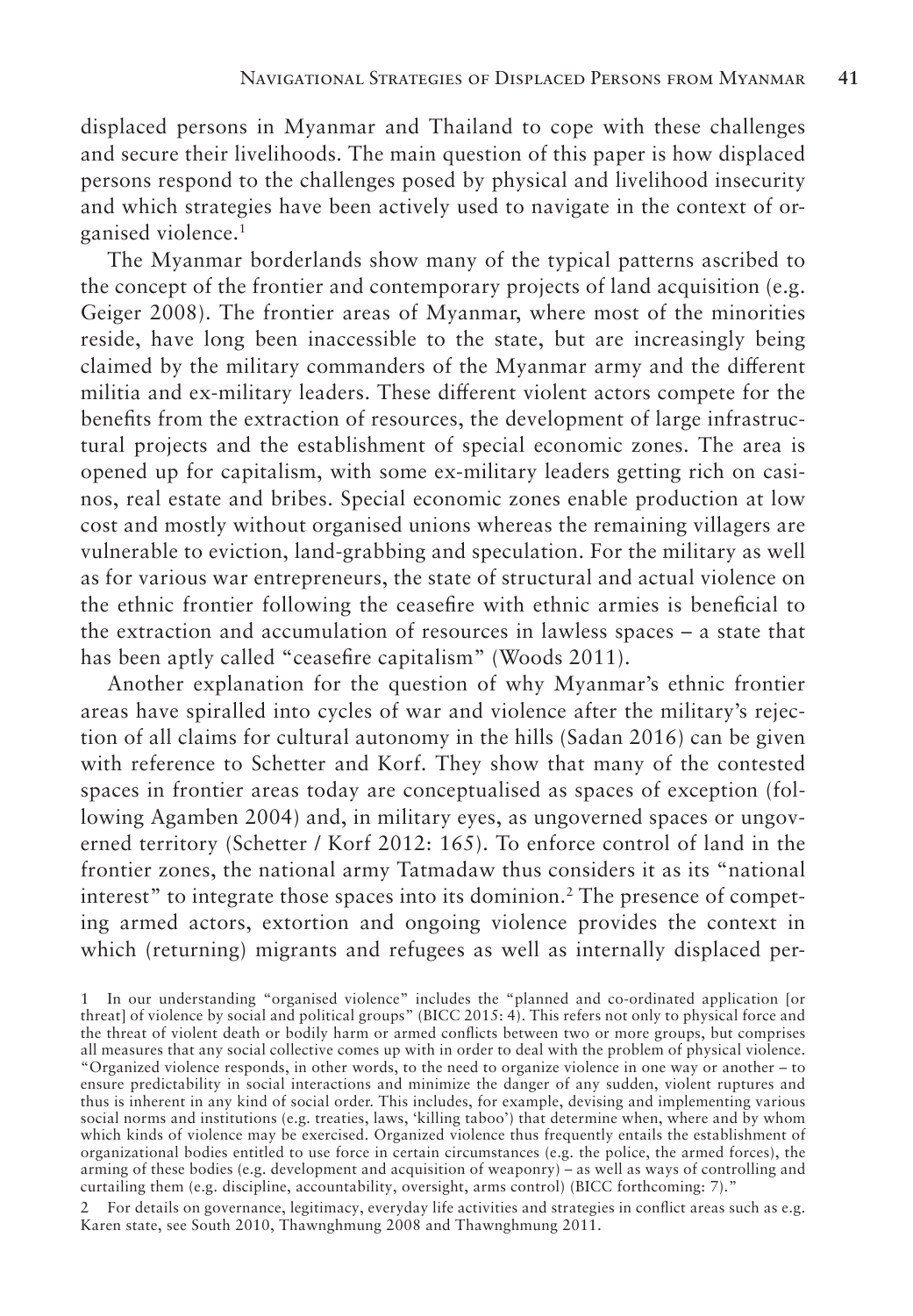sons try to navigate their everyday lives in the search for livelihoods and physical security (cf. Phan / Hull 2008).

Here, we use the term displaced person for all those who at a point of time have felt or feel compelled to leave their place of residence involuntarily. Thus, we neither adhere to the legally motivated, static differentiation between refugees and migrants and undocumented migrants, nor do we exclude internal displacement. Instead, we understand displacement and return as a process that is oftentimes not linear, but interrupted and sometimes characterised by cyclical movements and multiple displacements. Moreover, the legal status of people may change over time: categories might become blurred both in time and space; internally displaced persons (IDPs) might become refugees, refugees might become internally displaced during return, and refugees frequently leave the "temporary shelters" to become illegal migrant workers or even obtain official migrant worker status. We find educational migrants in the camps and, on the other hand, people who fled violence and conflict, who have not registered in the camps but have applied for migrant status instead or live and work as illegal migrants. Accordingly, though we recognise the consequences of different legal status for the situation of the individuals concerned, we do not adhere to the legally motivated differentiation between refugees, migrants, undocumented migrants or IDPs in this article. The concept of displaced persons enabled us to apply a transnational approach that places points of transition and commonalities that exist within this group, despite undisputable legal differences, at the centre of our research.

Roughly, one can differentiate three major groups of Burmese displaced persons. First, there are members of ethnic minorities who have been fleeing violence and the direct and indirect impacts of armed conflict in the eastern borderlands. In Thailand, ethnic Karen and Karenni mostly reside in the Thai-Myanmar borderlands. They live as (undocumented) labour migrants or students in rural areas or the urban centres such as Mae Sot, or as refugees<sup>3</sup> confined in one of the nine camps along the border. Also most ethnic Shan have the status of (undocumented) migrants. There is, however, a small informal Shan camp north of Chiang Mai (Kuang Jor) where those who did not qualify for refuge in the nine official camps are tolerated.

Many of those who did not manage to cross the border and are internally displaced within Myanmar are living in spontaneous shelters, camps, church or temple compounds, or with local hosts. Those who stay in areas administrated by ethnic armed groups such as the KNU (Karen National Union) get assistance through the respective organisations – in this case the Karen Office

<sup>3</sup> Thailand is not a signatory of the 1951 Refugee Convention or its protocol. Hence, displaced persons from Myanmar are not recognised as refugees but are usually referred to as "displaced people escaping from fighting". Confined in nine so-called "temporary shelters" in the border region with Myanmar, they are neither allowed to leave the camps nor to take up work.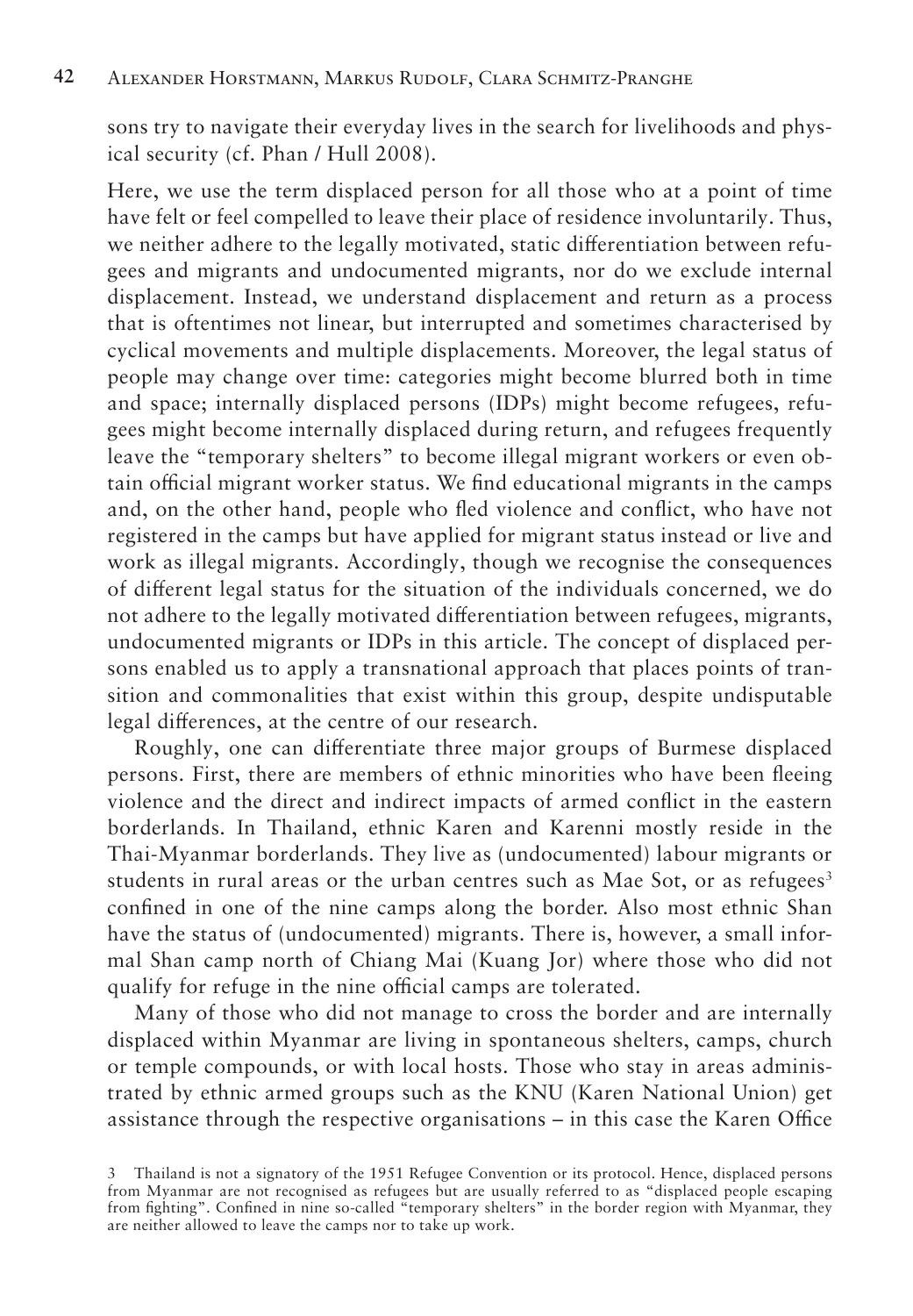of Relief and Development and The Border Consortium (TBC) across the border. In Karenni and Mon State most IDPs stay in areas controlled by the Karenni Army between Loikaw and the Thai border, or by the Mon National Liberation Army (MNLA) close to the Three Pagodas Pass to Thailand. In addition, we find a number of immobile IDPs in the eastern border areas. Especially in Kachin and Northern Shan state, civilians close to the front line are stuck due to financial problems, lack of access to alternative livelihoods or any options of safe haven. As they have been unable to escape the threats permanently, they usually flee to the nearby forest overnight or for several days and hide out there. This strategy has the advantage that they do not lose access to their livelihoods. If they leave, they will not be allowed to return – as these areas have been declared unsafe for return by the army. A second important group of displaced persons are the Rohingya, who have been victims of what the UN considers ethnic cleansing. Thirdly, there are those who have faced political persecution and repressions.

The focus of this paper is on displaced ethnic minorities from the eastern borderlands of Myanmar within the country and in Thailand. For decades, the Burmese army has imposed a permanent state of war on the villagers, in the hope of cutting support for ethnic armed movements. Ethnic armed movements, on the other hand, have recruited from the ethnic households and taxed ethnic minority villagers, implicitly accepting the suffering of the villagers. But even in a state of extended crisis, people have to go on with their daily lives, organising food, access to health care and education or simply upholding family and friendship or religious or business networks. Lubkemann (2007), for example, argues that we need a fresh approach, to view war as normality rather than exceptional disruption, as conflicts span decades and generations. This normality of war has shaped social relations and the culture of war. Often the older people have to stay behind in unbearable conditions, while the younger seek fresh life perspectives. Their mobility and earnings often keep households afloat in multiple spaces. "Home", hence, is relative to context, and mobility is crucial for navigating the difficult circumstances.4 While mobility allows for the possibility to reconstruct or establish new livelihoods and networks and to continue everyday family life, forced immobility shrinks spaces of opportunities.

<sup>4</sup> For a long time, mobility of refugees and other migrants has been perceived as a linear, unidirectional and predictable process. This stance in academia has changed only slowly, recently and with regard to migration towards the global South (e.g. Benezer / Zetter 2015, Kuschminder 2017, Mallett / Hagen-Zanker 2018). By focusing in this paper on the Thai-Myanmar context, we want to contribute to this debate by highlighting that protracted displacement is much less static and fixed and more dynamic than commonly perceived and serves as a mayor livelihood strategy of displaced persons. For an in-depth discussion of the concept of mobility see Etzold et al. 2019: 25.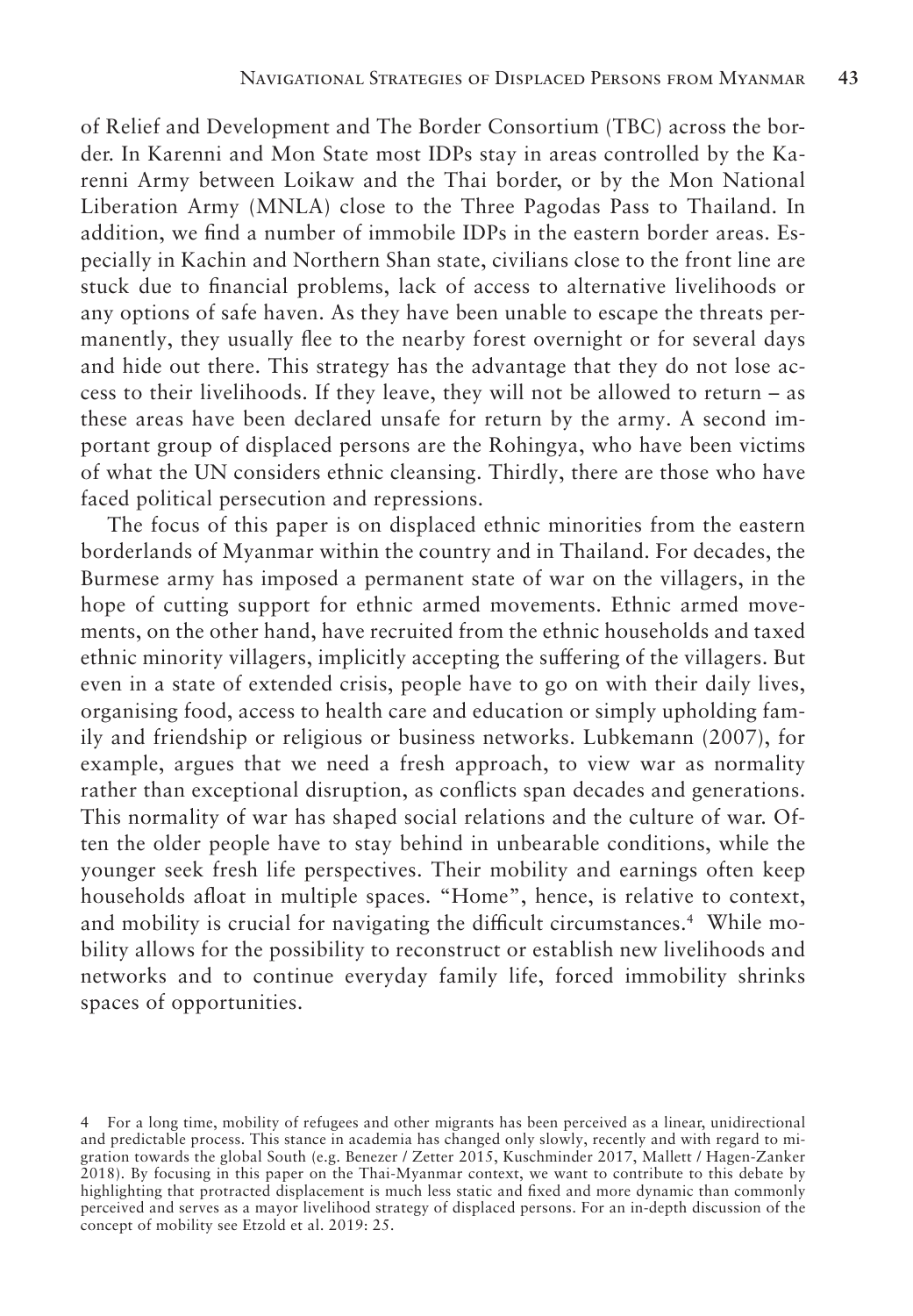# **Methodological Approach**

The article is based on qualitative research carried out by Schmitz-Pranghe and Rudolf in various locations in Thailand and Myanmar between July 2016 and February 2018. Research sites encompassed both urban and rural settings in Kachin, Shan, Kayin, Mon and Rakhine states and Yangon in Myanmar, as well as Mae Hong Son, Tak, Chumphon and Ranong provinces and Bangkok in Thailand. Methods included on-the-spot observations, focus group discussions and in-depth qualitative narrative interviews with displaced persons, members of the host communities, experts, international humanitarian and development actors, local civil society organisations dealing with the topic of displacement and human rights, representatives of refugees and IDPs, (former) combatants of ethnic armed organisations, and political organisations in Thailand and Myanmar. Armed actors proved to play an important role in both return and (re-)integration processes.

In total, over 200 interviews and focus group discussions were conducted in Thailand and Myanmar, in refugee / IDP camps and in both rural and urban contexts. Additionally, four research assistants, who had been recruited, trained and supervised, conducted 39 individual interviews plus three focus group interviews with displaced persons and labour migrants. To take into account developments in the highly dynamic context of displacement within and from Myanmar, two of the research assistants engaged in longitudinal field research enabling us to continuously update results.

Though the research does not claim to be representative, it depicts the diversity of displaced persons from and in Myanmar to a large degree. Differences in the ethnic background, gender and age of respondents, diverse livelihood contexts in- and off-camp and the different legal status of the displaced (e.g. refugees, labour migrants, stateless and undocumented persons) were taken into account throughout the research process. Regarding ethnicity, we focused on Burmese minorities, with the Shan, Karen and Kachin as the most prominent cases, but also including Rohingya, Karenni and Mon in our approach. To prevent blind spots, representatives of other ethnic minorities such as the Chin and Rakhine were consulted in expert interviews. Methods and results were discussed with Thai and Burmese counterparts in order to achieve a participatory approach. From the elaboration of specific questions to the interpretation of answers we strove for unbiased triangulation and intercultural sensitivity (e.g. through a kick-off workshop in Bangkok). Triangulation of all interview data was complemented with the analysis of country-specific secondary data and relevant literature. Finally, a workshop in Yangon ensured that preliminary results were made available to and commented on by our partners – without whom this work would not have been possible.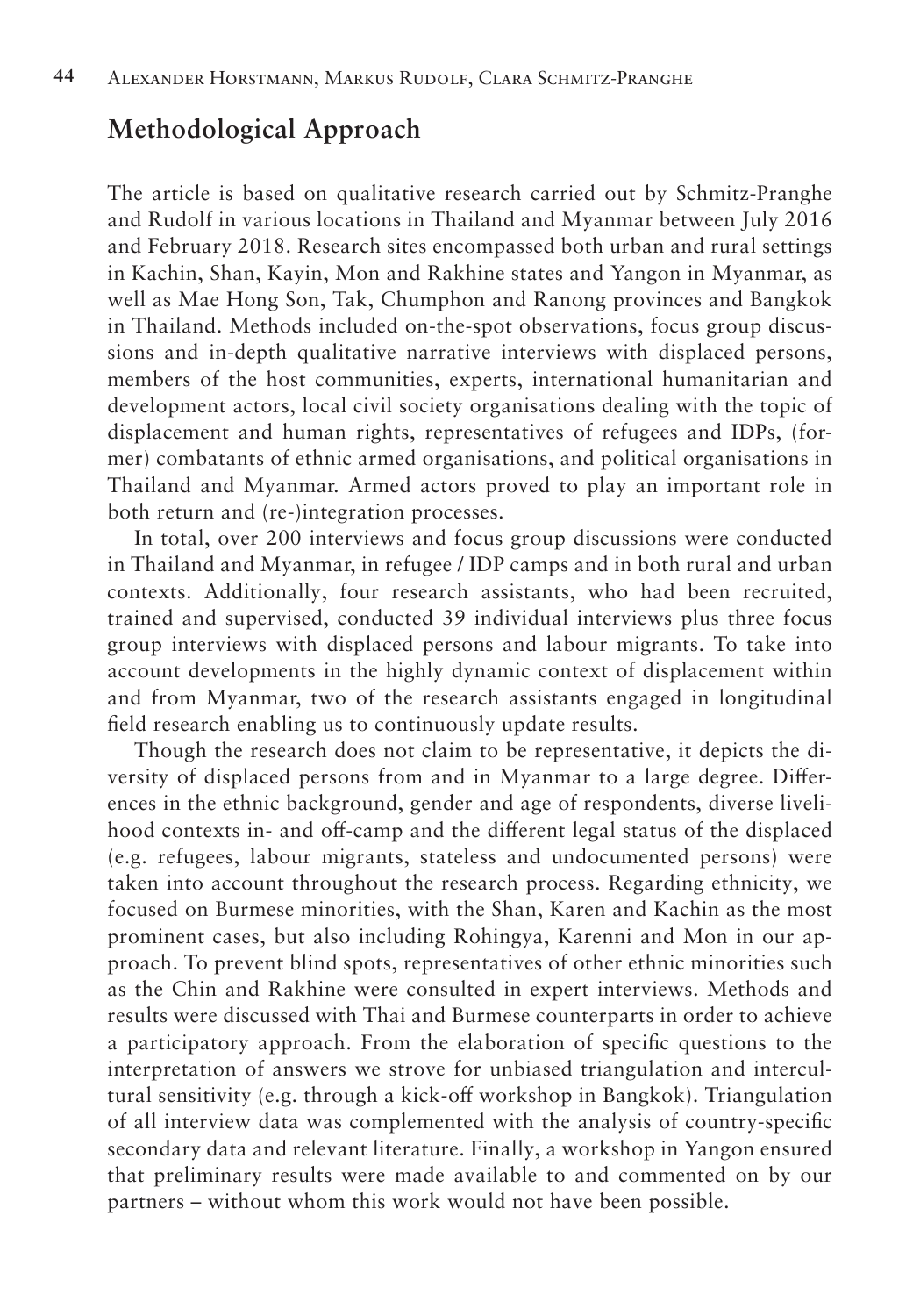### **Coping strategies of displaced persons**

Displaced persons have developed a variety of strategies to secure and to optimise their livelihood beyond return or full local integration. These patterns of de facto integration have not yet received much attention despite representing everyday practices for displaced persons around the globe (Lubkemann 2007).<sup>5</sup>

People in Myanmar had high hopes for Myanmar's re-establishment of the "rule of law" in the post-2010 "transition to liberal democracy" (Cheesman / Farrelly 2016). One component of this political transition is the formalisation of labour and the transition of workers from casual to formal labour, protected by formal contracts and unionisation. Even today, precarious, dangerous and exploitative labour relations without formal protection or guarantee of minimum wages continue in the domains such as road building, mining, construction and the service sector (Campbell 2019: 68). The transition to more regulated employment is thus particularly relevant for returning migrants, who frequently find work in the volatile and weakly protected frontier zones, such as in the Shan or Kachin states, where large investments are being made in infrastructure. The jobs are sometimes so poorly paid that the brokers bring in migrants from even more destitute regions to work on road construction.

Navigational strategies evolve against the backdrop of ongoing conflict in Myanmar and specific legal and political framework conditions in Myanmar and Thailand. An important coordination point is the legal status of displaced persons. Field research in Myanmar and Thailand showed that, depending on the circumstances, status as a refugee or an IDP in contrast to that of  $a(n)$ (undocumented) migrant can be either beneficial or detrimental in the quest to regain access to housing, land, property, services and integration. The status fosters or obstructs access and thereby frames the options. Accordingly, individuals try to claim or refuse labels within the range of choices that they have.

Some navigational strategies are based on the explicit reference to a displacement status. Karen and Karenni in particular use their UNHCR identification papers to access food rations, education or health care in the camps. A majority of Burmese in Thailand do not have the opportunity to gain recognition as displaced persons and remain undocumented migrant workers against their will. Some keep trying to acquire legal residence and work permits as migrant workers. But another coping strategy is to stay below the radar of any authorities and remain and work in Thailand's informal sector.

One of the main findings of our research is that violently displaced people shift in and out of refugee status. For example, a returnee to Myanmar reported keeping his UNHCR identification papers in order to safeguard the option

<sup>5</sup> A notable exception is local scholarship on the blending of Theravada Buddhist Karen and Shan villagers into mainstream Thai rural and urban societies (Rangkla 2013).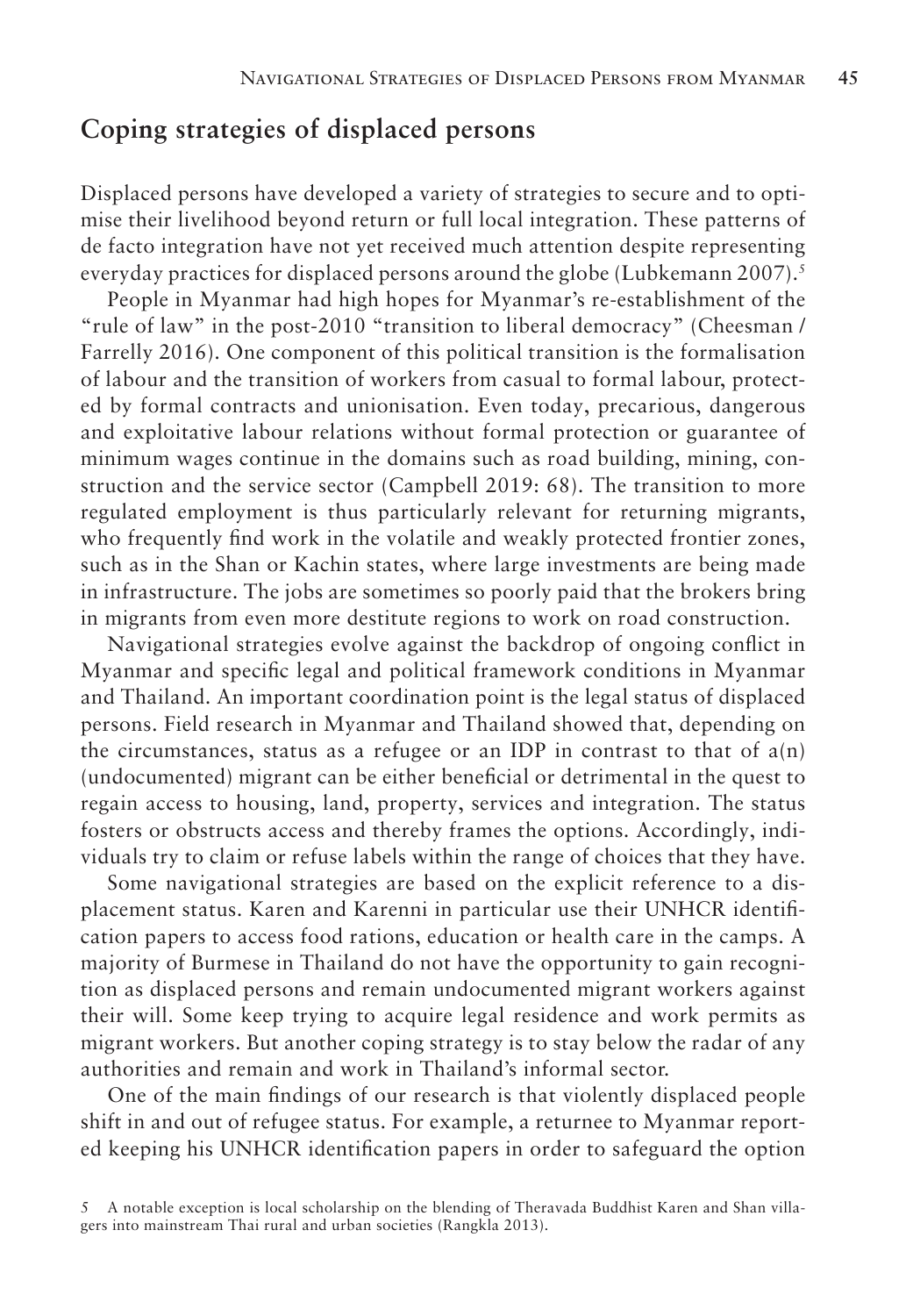to return to the Thai camps when necessary (interview with 19-year-old Karen college student, Hpa-an, September 2017) and thus to maintain access to health care, food provision, job markets, education or resettlement opportunities. Due to the dramatic cut in food rations in recent years, many people who register in the refugee camps eke out a living in rural Myanmar and return to the camps only to stay registered. Young people who stay in areas of fragile ceasefires, backed by the ethnic armed movement, go to the refugee camps to gain an education, returning to the village for the rice harvest. Thus, in order to understand the strategies for coping with displacement, it is necessary to assess a variety of interrelated factors – the options to access land, work, rights, services and protection – in addition to the status attributed to displaced persons.

# **Access to livelihoods / labour**

Many residents of the ethnic borderlands of Myanmar's peripheral areas have been displaced or have migrated to neighbouring countries and have tried to gain a new foothold elsewhere: Karen and Shan people have migrated to Thailand, Kachin people to Northeast India, and Chin people to Mizoram, India. Some of these people have been very innovative, establishing themselves as traders in Yunnan, Southwest China, trading jade, for example (Song 2017). Chinese Muslims from Myanmar have specialised in the jade business, setting up stores in provincial towns of neighbouring Yunnan province in Southwest China (Egreteau 2015). Others join motorcycle repair shops or work in industries and in the informal sector. Along the way, many have collected valuable experience in contacting brokers and middlemen, taking out loans, renting warehouse spaces, importing used cars and bicycles, repairing broken cellphones, etc. These experiences, as well as savings, have enabled some entrepreneurial people who have returned to the border region to open start-up companies, to buy and rent out minibuses, tractors and cars, to import and export commodities, such as used cars, to buy or speculate on land, to rent out warehouses, to open car repair shops, etc. Many start-ups have opened in urban centres, especially in border towns, such as booming Myawaddy in Eastern Myanmar, just across from Mae Sot on the Thai/Myanmar border. Some succeed, but the border trade involves high risks and not a few end up in debt.

Connections to humanitarian organisations, activist groups and religious NGOs and church networks have been very helpful for many return migrants, including those who lost everything in their home villages. Young Karen people who picked up English in faith-based schools or schools in refugee camps constitute a reliable labour force for the international humanitarian organisations that need to hire local employees. Christian church networks and activist groups that were active in missionary work are also eager to hire locals for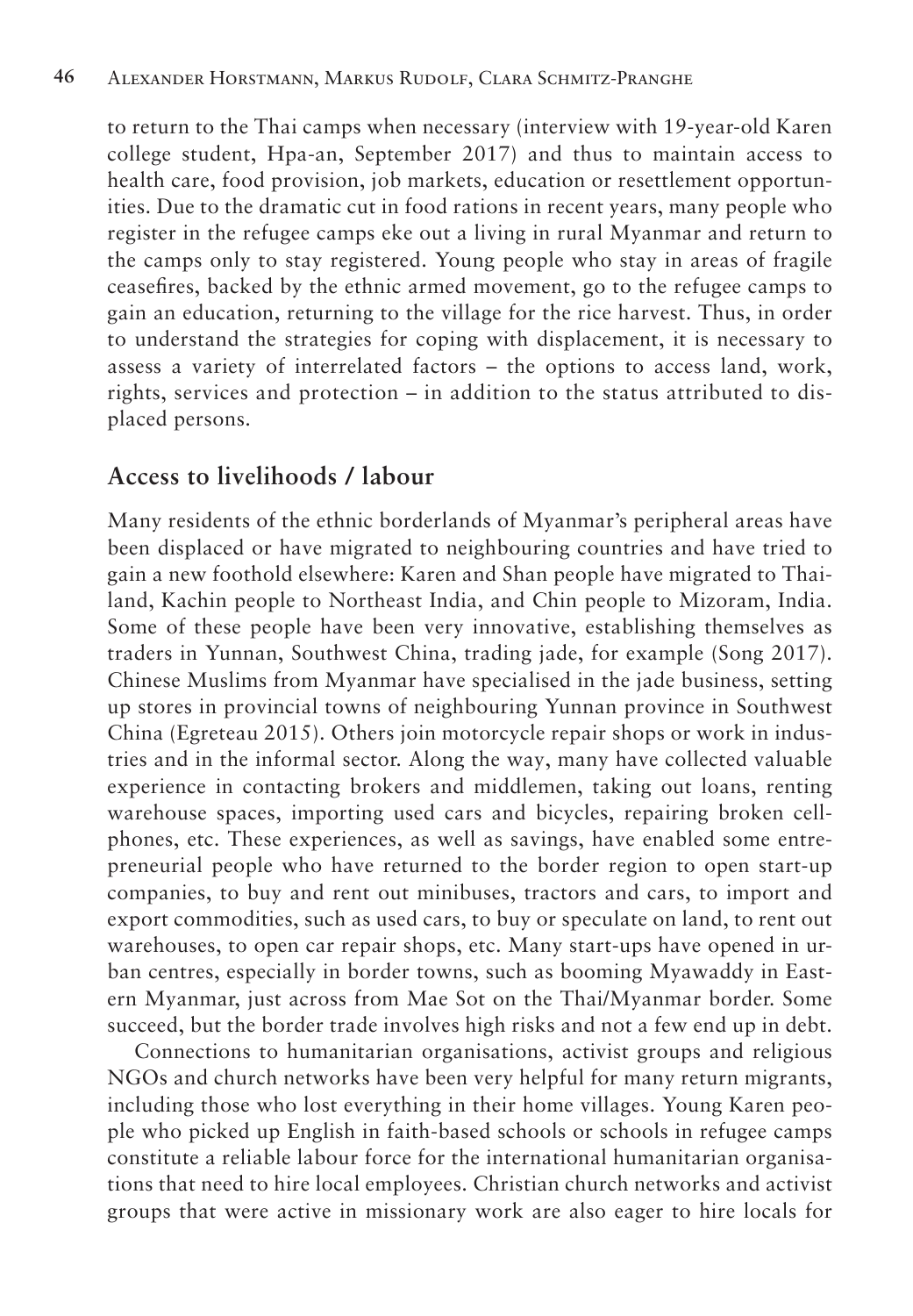their humanitarian projects, projects that target the poor and downtrodden (Horstmann 2015).

However, the income of a majority of displaced persons in ethnic borderlands in Myanmar depends on agriculture. Access to land as a basis of subsistence is therefore crucial. Large infrastructure projects such as road building, the Deep Seaport in Dawei or hydro-electric power projects on the rivers present new threats to the livelihood of villagers, many of whom do not hold land titles, nor even identity papers. Moreover, for young people who have been out of their ancestral villages for decades, subsistence agriculture no longer provides a promising future. Many seek out a new livelihood in Thailand, with better opportunities for income, education and healthcare. Burmese migrants mostly work as agricultural workers on plantations or as unskilled labour in sweatshops and factories. Many Karen villagers along the long border with Thailand work seasonally in Thailand, in the factories or as maids in Thai urban middle-class households. They accept unfavourable working conditions and low wages. Mae Sot's factories in the special economic zone heavily rely on migrant labour, have unsafe working conditions and pay very low wages or, sometimes, no wages at all (Campbell 2018).

Conditions in Myanmar under "ceasefire capitalism" remain difficult too. Various displaced communities that live next to their original settlements reported that the best chunks of land along the main streets had been confiscated and never returned (Northern Shan State). Many areas occupied by the Tatmadaw are situated around or close to mines. Moreover, the army is increasingly occupying land in the border area. "[There] they claim to […] secure the border. But in my opinion, they want to get a foot in the door of the drug traffic," an NGO employee (working in Lashio, September 2016) commented. Returnees and IDPs from ethnic minorities face extortion, forced labour, embezzlement and corruption. Income opportunities are often limited by the lack of infrastructure. In Shan State locals recounted: "The transport routes are blocked by the military. We risk either paying a bribe or losing our products." Respondents also feared being recruited as porters for the military. This, in turn, fosters the choice of farmers to cultivate the poppy. "It can easily be transported on less frequented paths and the price is good" (Shan male, Kuang Jor, July 2016).

### **Relation of encampment and dependency**

Though a majority of displaced persons in the Thai camps and Burmese IDP camps depend greatly on international aid, many refugees have been seeking to combine international aid provisions in the camps with other livelihood strategies: "Usually, the men leave the camp in the rainy season for three or four months and come back only once a month to get registered and to receive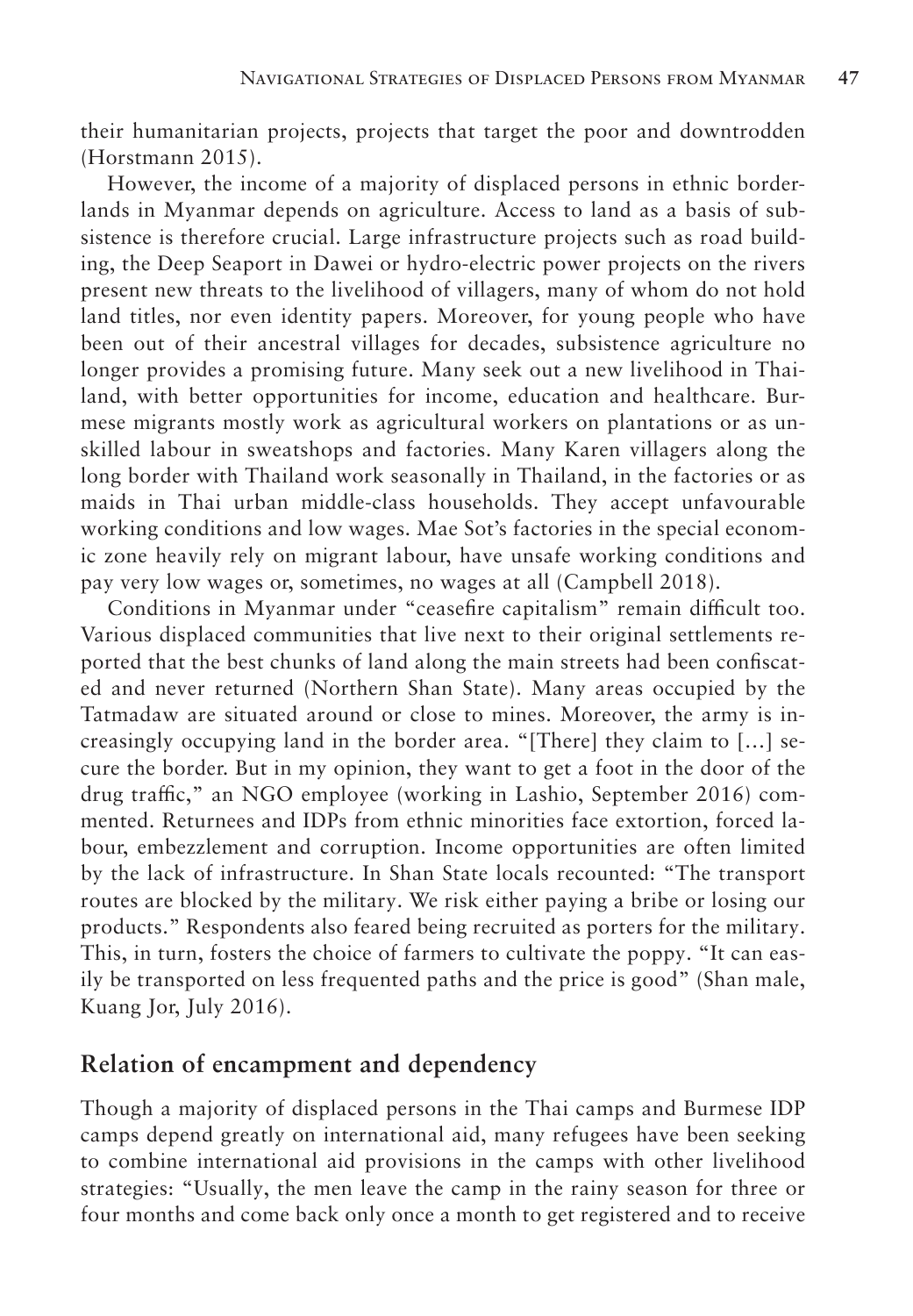their rations" (Karen refugee, Mae La, July 2016). Even though this has long been a pattern, the rate of such cases has increased lately due to the reduced food rations: NGO staff reported that they had been wondering why young people were not available for farming training courses during the holidays until they discovered that they were farming their fields on the other side of the border. Despite the risks involved, the refugees had to supplement the rations that had been reduced by international organisations due to decreasing humanitarian funding for the region (all camps on the Thai side). Similar cases have been encountered among IDPs in disputed areas.

The modes of livelihood of the Burmese DPs have considerably changed over time. A longitudinal fieldwork study conducted by Lee (2014) showed that the Royal Thai Government (RTG) did not guarantee any institutional support for the refugees nor did it interfere in the NGOs' activities providing food and shelter or in the refugees' livelihood activities until 1995. However, between 1995 and 2005, the RTG changed its stance towards refugees considerably mainly due to heightened border security concerns resulting from the collapse of Karen strongholds and cross-border attacks by Burmese army and DKBO forces. It initiated a policy of "control" and "regulation" (Lee 2014: 469). 30 camps were merged into 12 camps, guard forces were strengthened, camps fenced and check points established. This severely restricted the refugees' mobility and livelihood opportunities. While until 1995 INGOs supplied only 50% of the food needs of the refugees, now INGOs provided 100% of the food needs of the refugees (ibid.: 470).

The refugees, in other words, became completely reliant on external food aid. The years 2005 to 2011 were again marked by a shift in the RTG's perspective on refugees: from being perceived as a security risk they became a useful economic resource. In 2004, Mae Sot and its surroundings were declared a special economic zone. The RTG approved skills training projects designed to produce household income and improve livelihood and employment opportunities and agreed to support education in the camps by setting up learning centres with a focus on teaching the Thai language. In 2007, Thailand issued identity cards to some 85,000 refugees in the camps (Lee 2014: 472, Betts / Loescher 2011, Loescher / Milner 2008). Today, following the military coup of 2014, confinement policies are still in place and regulations are more strictly enforced.

Inside the shelters for refugees, sewing and weaving are important income-generating activities. In addition, different NGOs run diverse livelihood projects, such as raising small animals and small-scale agricultural activities, as for example in Karen, Karenni and Kachin camps. Another successful livelihood strategy that has evolved in the refugee camps during the last decades of humanitarian action is to obtain rare employment with one of the many INGOs. All organisations heavily depend on camp staff to keep their pro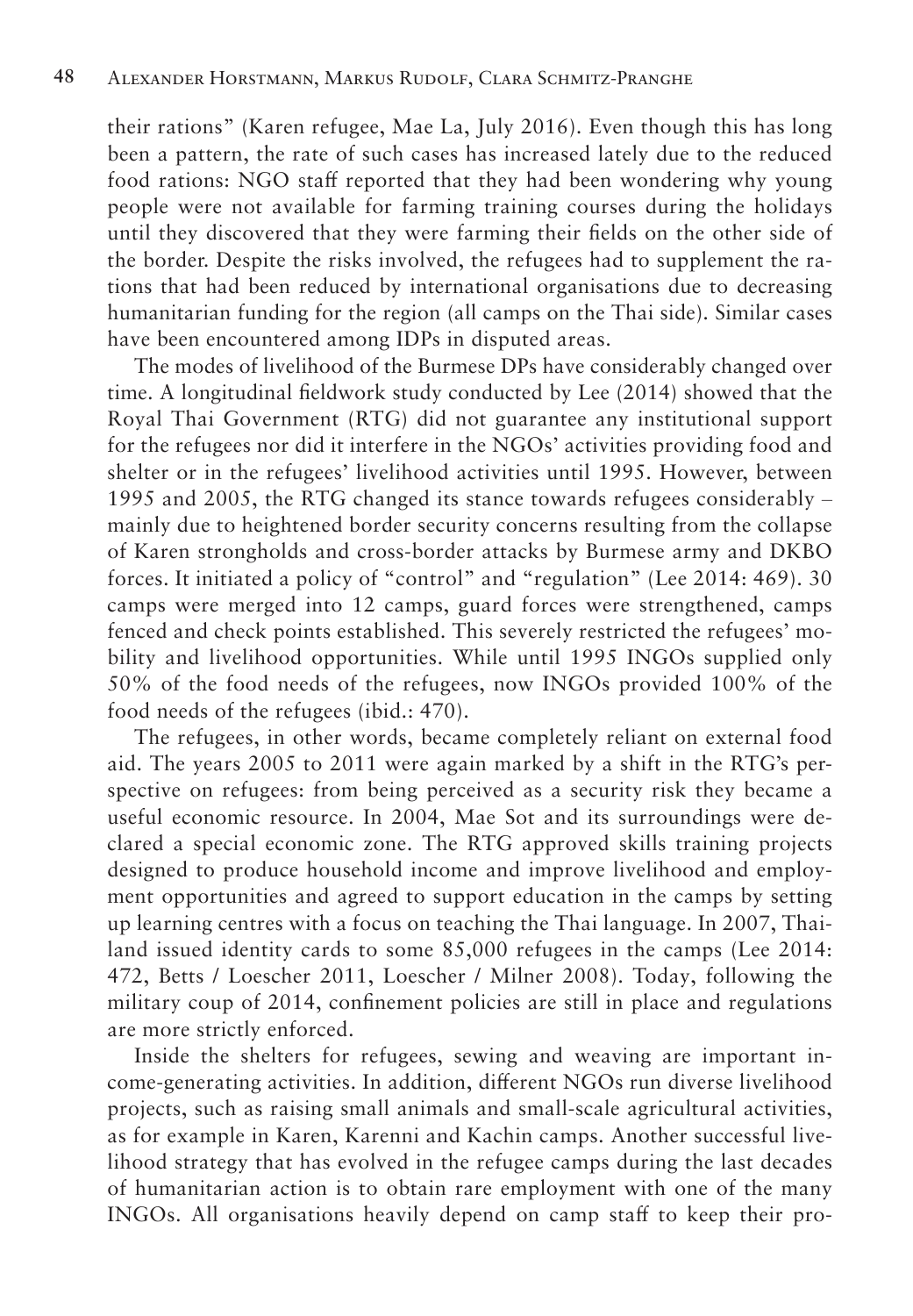grammes running. This offers refugees some income and the opportunity to gain important language and professional skills. These skills, in turn, serve them when they decide to leave the camps and work as either labour migrants or as undocumented migrants in Thai communities or upon their return to Myanmar. Most cases that we encountered during fieldwork where returnees had found jobs were indeed reported to be either with INGOs or as teachers who returned to work with their respective ethnic communities.

The main problem for migrants in Thailand remains their lack of recognition as refugees and their illegalisation by the governments of both Myanmar and Thailand. The Thai government mainly resorts to the marker of ethnicity to distinguish between refugees (Karen) and illegal migrants (Shan). The Shan have been using their cultural capital as Theravada Buddhists and resemblance to the ethnic Thai to blend into mainstream Northern Thai society. They work, for example, in Chiang Mai as cleaners, in construction, as taxi drivers, in local markets, in the red-light district and in NGOs. Around 200,000 Shan people are making a living in Chiang Mai, and sending remittances to the elderly and children back in Shan state. Buddhist Karen have also often been denied refugee status, as the camps have been dominated by Christians. Buddhist Karen villagers have thus been trying to remain under the radar of the Thai police by blending into Thai Karen villages, Mae Sot and even Bangkok (Rangkla 213).

### **Access to basic services**

In Myanmar, members of ethnic minorities lament the lack of access to health care and education in their native tongue as well as the poor quality or high expenditures for both. The ethnic minorities feel that they are not only on the periphery in a geographical sense, but also with regard to basic services. Denounced as hill tribes, montagnards or highlanders, many of the ethnic minorities have been discriminated against by the respective majorities throughout South East Asia. The groups are quite diverse but they are united by the fact they have been excluded on multiple levels from state services (Scott 2009, Michaud 2013, Formoso 2010, Winland 1992, Smith 2005, Toyota 2005, Laungaramsri 2014). In Myanmar, they are foremost excluded from Burmese education by their vernacular. The ability to speak Burmese is required as a sine qua non in the school system, even though many non-Bamar are not able to understand it. This contributes to the widely shared impression of ethnic minorities that the current ethnocentric regime disadvantages them and that the system represents a policy of cultural hegemony (Walton 2013). The demand for cultural autonomy and the fear of the cultural hegemony of Bamar culture has, for example, been a major driver of resistance among all ethnic armed groups (EAGs). By deliberately pursuing an agenda of resistance, eth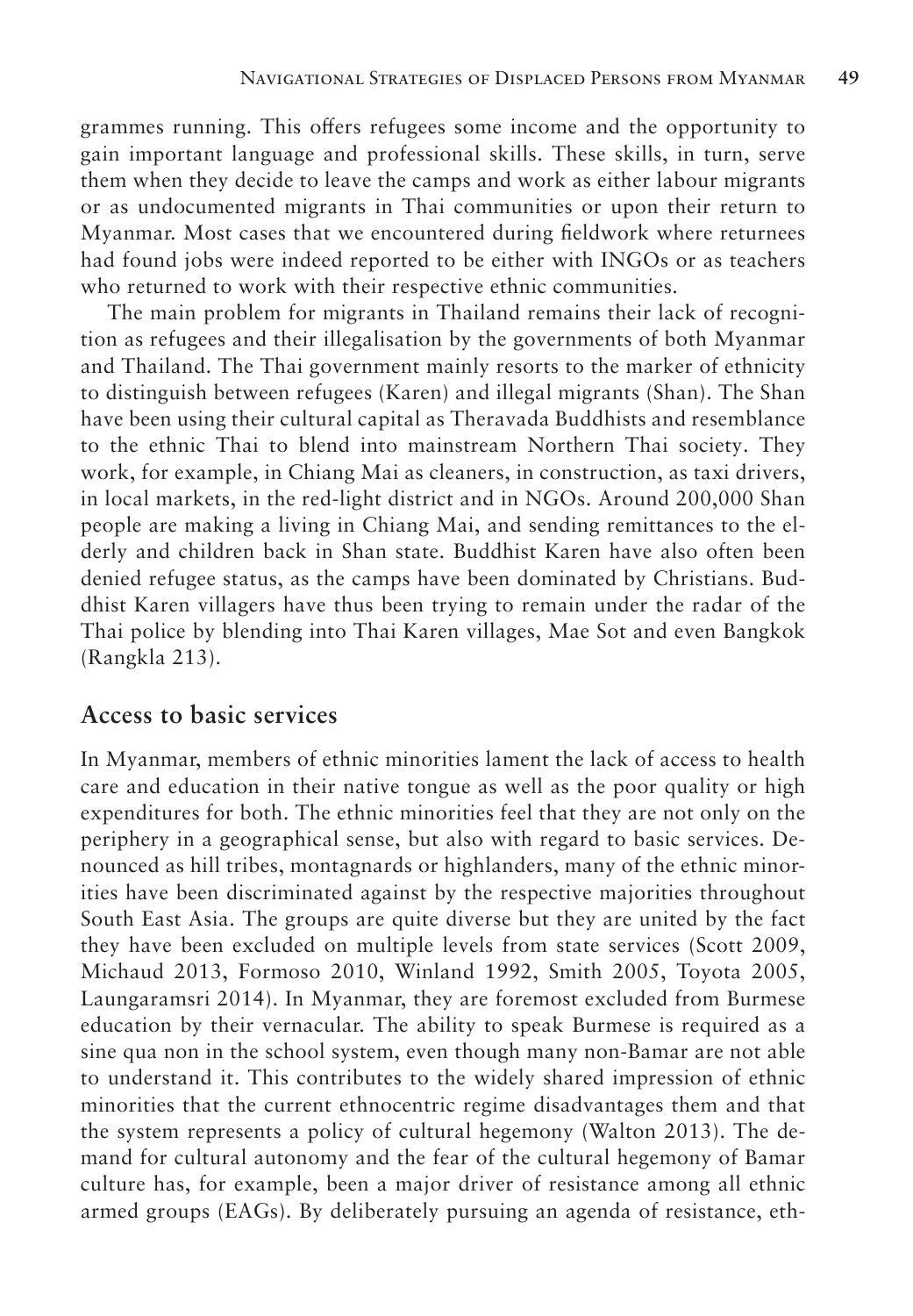nic educational policies used to run counter to the official Burmese curriculum. The negative result of this system has been that the chances to access education have, in fact, been traditionally slim for ethnic minorities (Lall / South 2014).

The lack of access to basic services such as health and education for displaced persons has led to a multitude of responses from both affected persons and international aid organisations in Myanmar and Thailand. These responses show, on the one hand, how local coping strategies evolve in interrelation with external aid and, on the other hand, how this combination influences future trajectories in novel directions. For years, health care in the periphery has only been provided by non-state actors (Horstmann 2017, 2018; McCarthy 2016). Also in Thailand, undocumented migrants often cannot access health services. The Mae Tao Clinic near Mae Sot is an example of how persons affected by displacement manage to help themselves. It was founded by a Myanmar refugee and offers medical treatment for both labour migrants and undocumented migrants free of charge. Despite the fact that the Mae Tao clinic has received considerable international recognition, it is struggling with decreasing funding.

With regard to access to education for displaced persons from and in Myanmar, missionaries and churches have played a strategic role. Ethnic armed groups and other community-based providers have established ethnic basic education providers (EBEPs) throughout their areas of influence – including camps (Davis / Jolliffe 2016). The EBEP education often exceeds the quality of national schools. In Thailand, multiple migrant schools have been set up by Burmese over the years, which partly receive support from international NGOs.

The example of education also shows how displaced persons compare and combine benefits on the one hand and how this, on the other hand, influences individual trajectories across borders. Due to the considerably positive reputation of the migrant schools, some students who would have the chance to attend Thai schools opt deliberately for migrant schools. Mae La camp is said to host approximately 3,000 boarding students. In many cases parents stay in Myanmar, while children live with relatives in the camps or in the boarding houses, visiting their parents during summer break. Camp staff in Thailand recounted that nowadays most of the newcomers are such unaccompanied students. In contrast to families that have stayed in the camp for decades they are more likely to return to Myanmar.

The change in individual options related to displacement has accelerated social change. Especially young refugees, who receive a relatively good education in the camps and the migrant schools, have a different perspective than previous generations or more isolated groups with regard to livelihood activities. The exposure to new options, especially as transmitted through education, is a driver that pulls and pushes people in various directions. On the one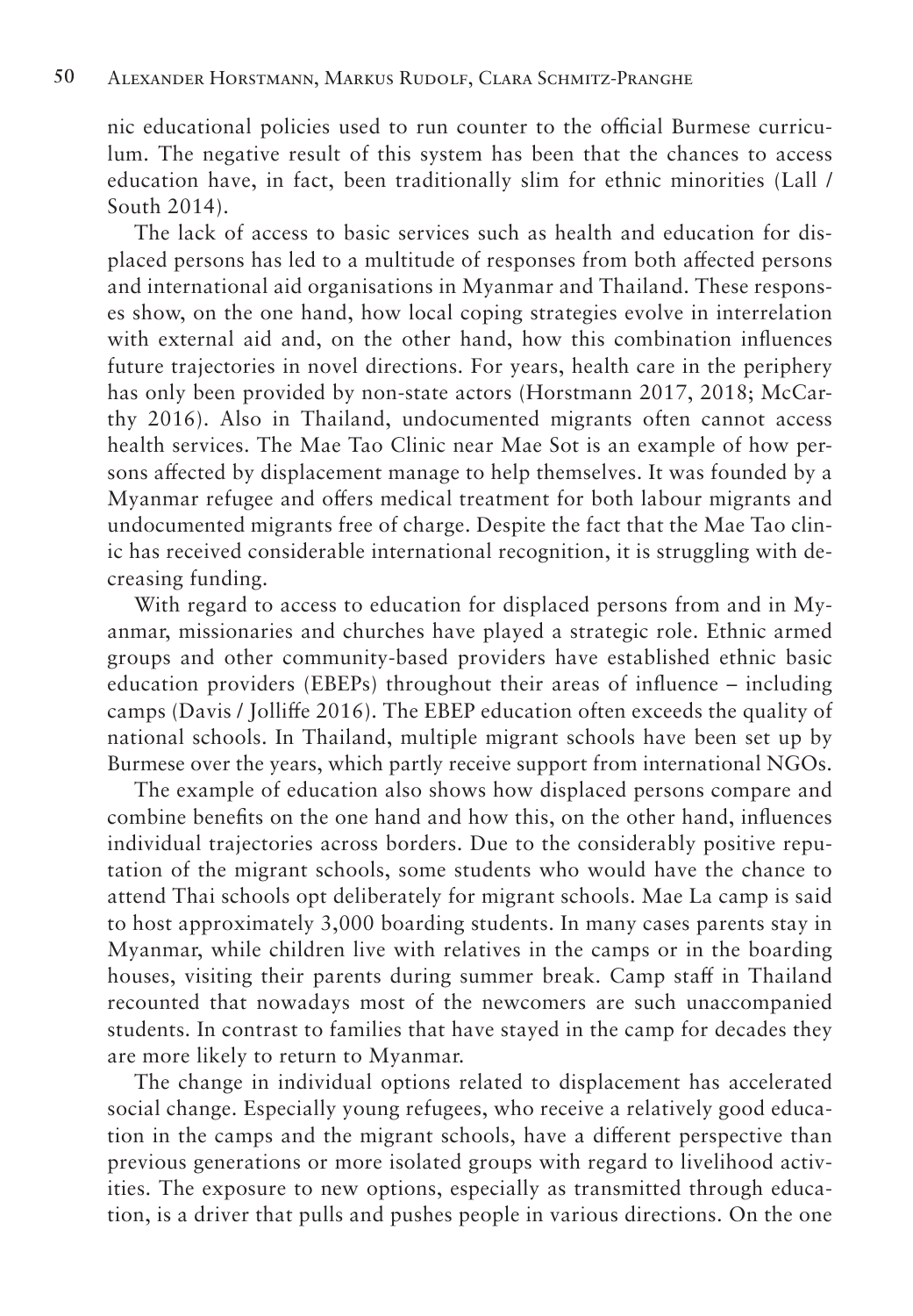hand well-trained persons are returning; on the other hand, especially in the rural and ethnically controlled areas, people are pushed to camps due to the lack of educational possibilities in Myanmar.

### **Access to protection**

Since the democratic elections, battles have stepped up again and intensified in the border region. "We hear about the peace talks, but we see something different. There are soldiers, air raids, mines," people in IDP camps in Kachin explained (interview in August 2016). Even where, in contrast to Kachin, peace talks are effectively in place, action taken by the army is anything but trust building: "In my area the military told the ethnic armed group: you misunderstood. When we said we will pull back from this area we meant that we now work together. We will both control the area. We cannot and we will not go back" (interview in Southern Shan State, July 2016). Churches and monasteries are among the most important places of protection for vulnerable villagers. They have established infrastructure, schools and public health facilities and often provide vital sanctuary.

On a micro level it is often difficult to see any impact of the political transition and ongoing peace talks. Quite the contrary: in Northern Shan State the number of ethnic armed groups, and those forcibly drafted into their ranks, has been steadily rising due to the divide-and-rule tactics of the army. Minefields remain in place and chances for demining are slim (interviews around Lashio, September 2016). The continuous presence of EAGs worries families with young males in particular. Forced draft into EAGs has been a common strategy among the armed actors and is still both an important cause of displacement and a hindrance to return. A former child soldier with KNU and DKBA<sup>6</sup> stated that he still fears forced recruitment upon return to Karen state (interview with Karen student, Chiang Mai, July 2016). In another case an interviewee in Northern Shan State explained that his father had taken his place and was subsequently killed. To this day young men are sent to monasteries to avoid forced recruitment, such as the brothers of the orphaned interviewee.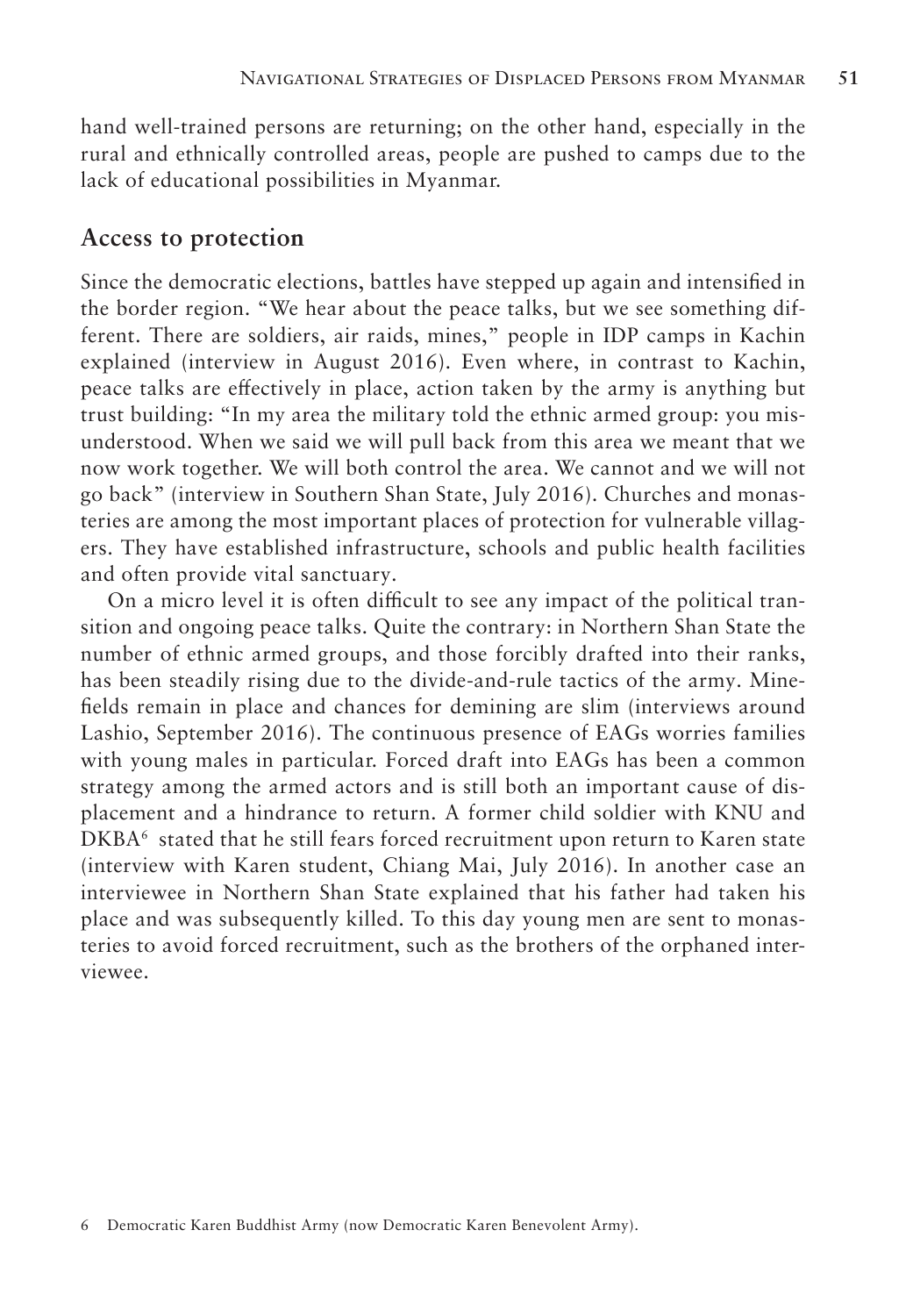#### **52** Alexander Horstmann, Markus Rudolf, Clara Schmitz-Pranghe

Map 1: Ongoing armed conflicts in Myanmar, 2016–2017



Source: Hannes Blitza, Bonn International Centre for Conversion (BICC)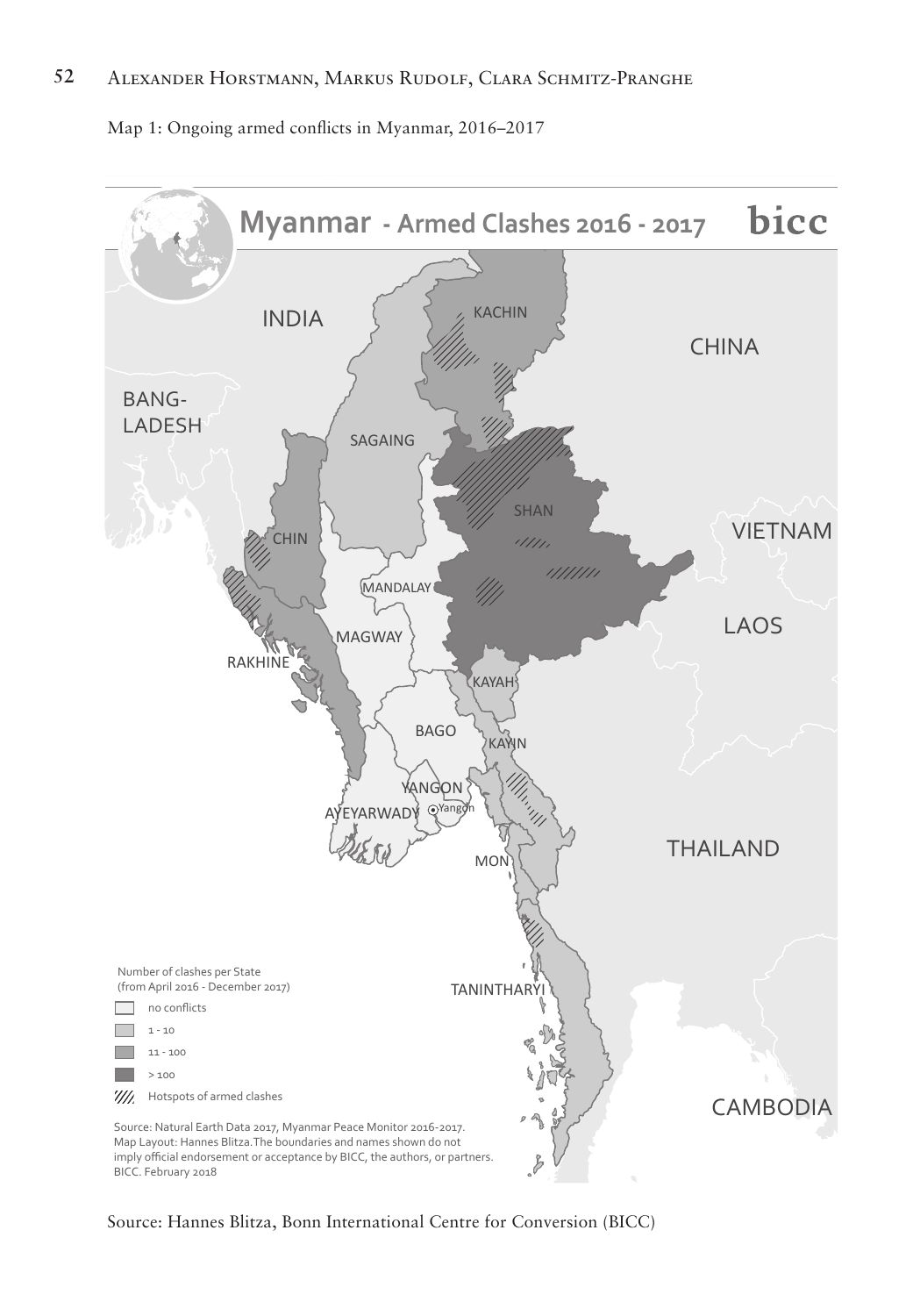### **Access to rights**

Another main obstacle to both de jure and de facto reintegration of DPs and returnees is the frequent lack of documents. In terms of access to legal and political representation, birth certificates and identification cards, in particular, are necessary. In conflict-affected areas, in areas controlled by EAG or in isolated places like the Southern Tanintharyi Region, access to identity documents has been restricted for ethnic minorities. According to an NGO that has stepped in with mobile registration offices to provide Myanmar citizens with legal documents, eleven million persons in Myanmar lack official identification. For example, most of the elderly Shan do not have official Burmese papers and, unable to speak Burmese, they are not able to apply for them (interview with community leader, Kuang Jor, 14 July 2016). IDPs and other vulnerable groups are especially affected by this lack of papers: "Without an official ID card, people cannot access medical services, open a bank account, go to school or travel anywhere, and they can be arrested at any time," the Norwegian Refugee Council explains in a recent report (Jenssen 2017).

The high number of people without citizenship or legal papers is a logical consequence of the Myanmar military junta's triple strategy to simultaneously promote (i) ethnic division, (ii) religious nationalism and (iii) territorial integrity/unity over the last decades (cf. Kipgen 2017). Legal obstacles to obtaining papers have been used systematically as a means to divide and rule (IRIN 2016). Restructuring the legal framework of citizenship had already been identified as one of the major challenges before transition started (Lall 2014: 10 ff.); experts explicitly pointed out that the combination of religious nationalism and citizenship could alienate non-Buddhist groups and divide the nation (ibid.: 42 ff.).<sup>7</sup> Various interviews that we conducted in 2016 showed that Rohingya and other Muslims throughout Myanmar have been denied citizenship (interviews August–September 2016; also Green et al. 2015: 56ff.). The history of scapegoating Muslims is still vivid and has driven many of them into exile (cf. Van Klinken / Aung 2017, McCarthy / Menager 2017).

In exile the problems related to the lack of documents continue. As a consequence of the difficulties in obtaining papers inside their country of origin, many displaced persons and migrants lack IDs, residence permits, birth certificates and work permits. Burmese birth certificates or IDs are a requirement for applying as a migrant worker. The difficulties in obtaining these back in Myanmar include funds for travel procedures and the fact that many DPs come from areas under the control of an Ethnic Armed Group. Even those who have papers from Myanmar face bureaucratic and financial hurdles. Thai

<sup>7</sup> The population in Myanmar is far from homogeneous. Many interethnic marriages could be observed and family genealogies include various nationalities and ethnicities. Cases where married couples, or parents and children, speak different languages were frequent. The number of people that find it hard to reconcile a policy of purity with their personal history is therefore high – especially in the border areas.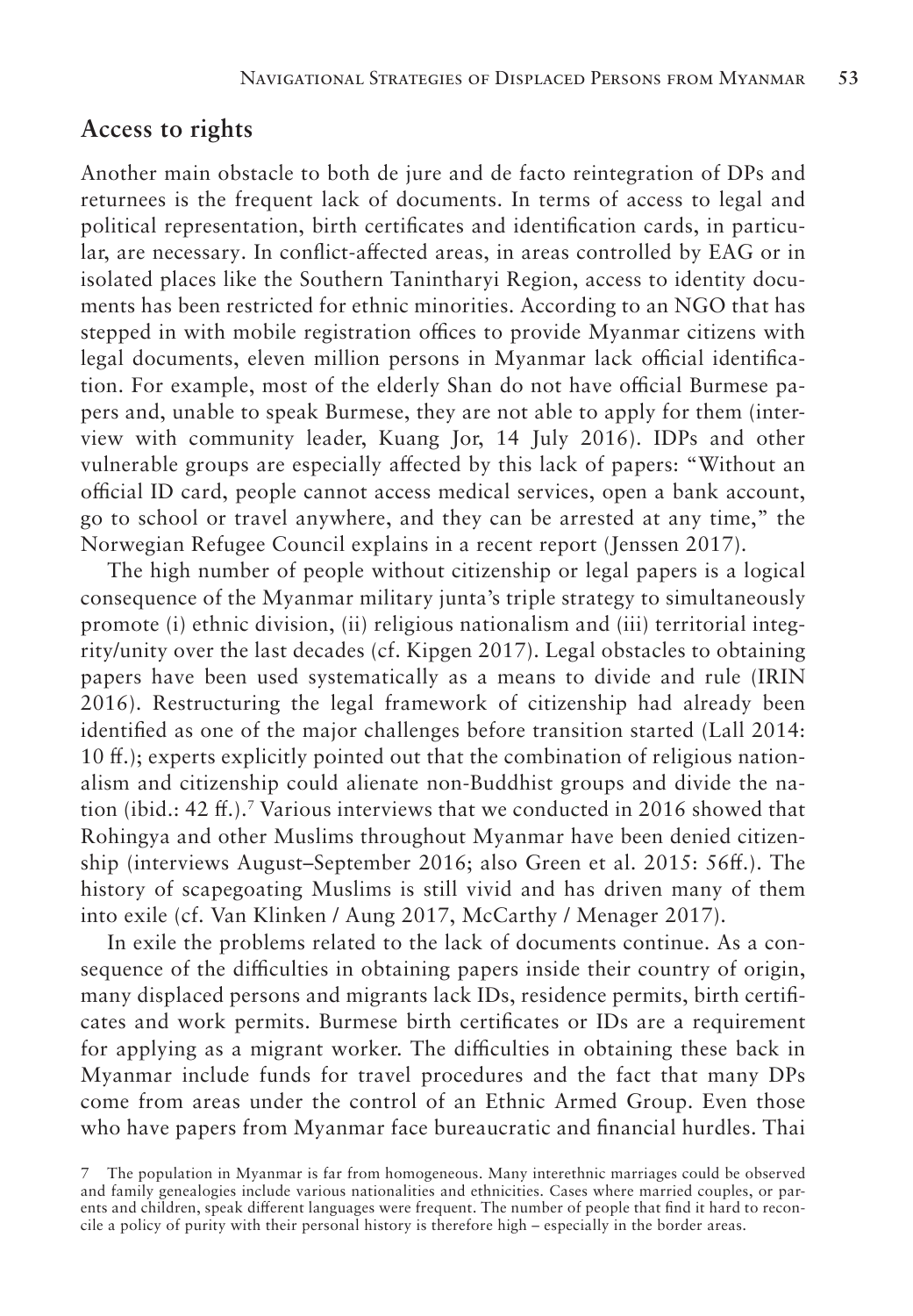IDs are expensive (around 10,000 Baht according to a Shan male, Kuang Jor, July 2016). Many migrants and refugees prefer to get by without them and to mingle in with communities with similar ethnic, religious and linguistic backgrounds in Thailand.

Access to health services, formal employment, housing and land in Thailand nevertheless often remains limited. As one refugee noted "even the 10 year ID provides only limited permission. Like [you] can only rent a house, [but] can't buy or build your own house. You can buy only [a] motorbike, not [a] car yet. As I have already decided to continue staying here, I need to get [an] opportunity to own a house and other things that I need. If I get a Thai ID, I will also try to earn possessions for the future of my son" (interview with Karen refugee, Mae Sot, 16 July 2016). Without proper documents, movement is restricted. Police checkpoints at entry points into provincial capitals, as on the borders of provinces adjacent to Myanmar (e.g. Mae Sot, Ranong), are common and target non-nationals.

# **Access to social inclusion: return movements and translocal networks**

Despite all the bureaucratic hindrances, in the border areas, especially on the village level, a certain degree of "de facto local" integration seems to be possible. However, the level of integration into Thai society very much differs depending on ethno-linguistic commonalities between the displaced and local host communities. This is exemplified by the Karen and Shan communities. In western Thailand, the porous border to Myanmar and the existence of a Thai Karen community facilitates de facto local integration. Numerous persons from ethnic groups on the other side of the border have been informally integrated into the host communities for decades. Many displaced Karen still settle today in Thai Karen villages on the border. There, it is reportedly easier for Karen people to integrate locally, even to find a spouse, while integration in the city without a Thai ID and language skills is said to be much more difficult (interview with female Karen and representative of DCA, Chiang Mai, July 2016).

DPs usually assess the risks and benefits of different options – including return – carefully and on their own behalf. Instances of spontaneous return demonstrate this clearly (UNHCR 2017a). In general, there are several major obstacles to sustainable return. Firstly, refugees are often not consulted beforehand when decisions are made to repatriate them. "We were told that a deal had been struck, that we could go back, and that our houses had been built without anybody asking us before" (anonymous interview, Northern Thailand, July 2016). In other words: the community was not involved in the process and had neither chosen the site, nor verified the commitment of the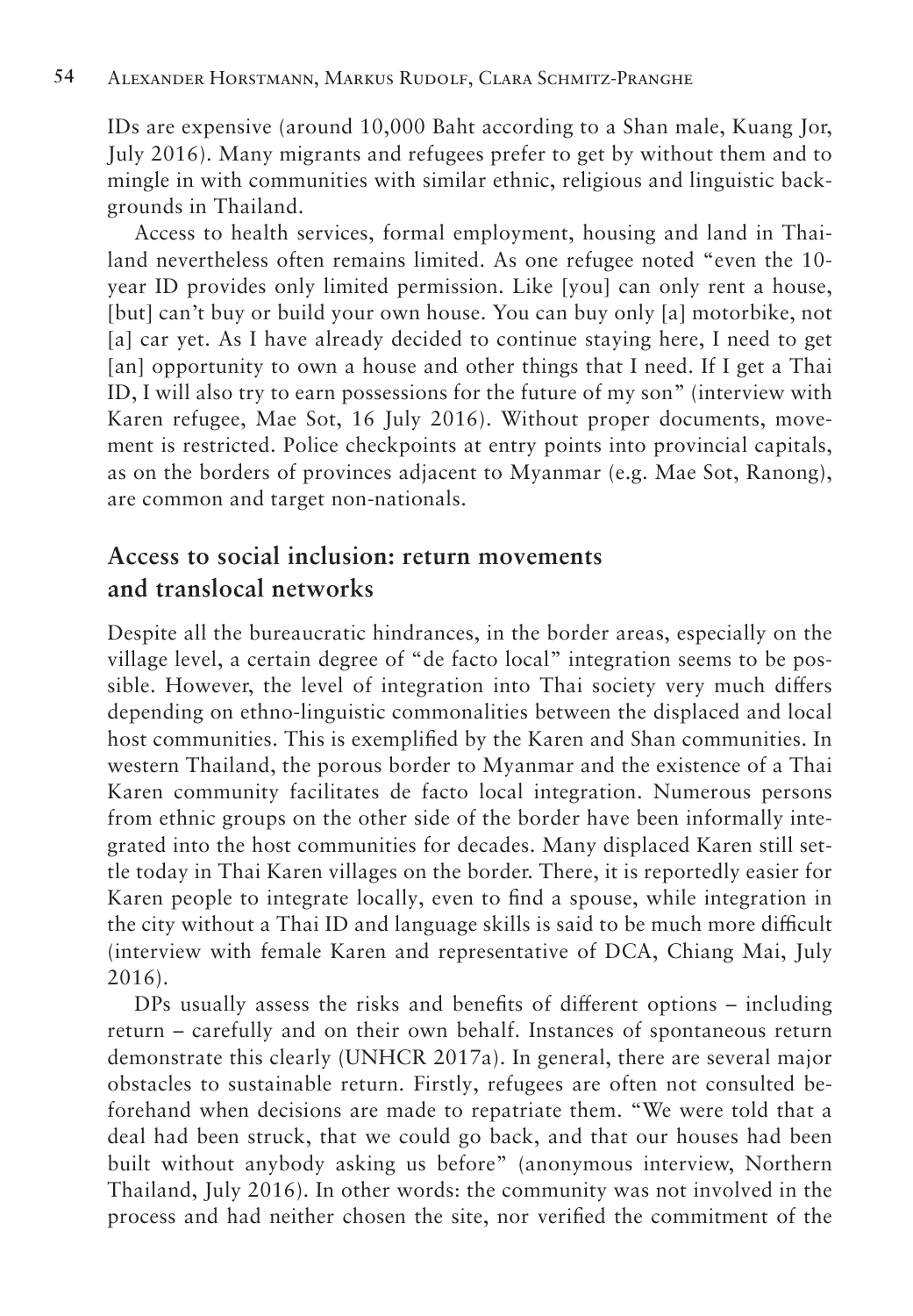armed groups. As they did not share the assessment of the NGO that had initiated the return process and built the houses – that the new site was suitable and safe – they did not return. Secondly, the legal access to land is unclear.<sup>8</sup> Nobody is certain that the people who have acquired land and access to resources thanks to the displacement are willing to give it up. Thirdly, trust in the NCA is low and long-term prospects for peace seem dubious. Many therefore prefer to stick to what they consider safe options.

Burmese refugees fear discrimination in the event of their future return. Those who stayed behind see refugees as "[…] lazy, reliant on other people, uneducated and unable to work like them. So, there will be some argument among refugees and local people in Myanmar" (focus group interview with young refugees, Nu Po camp, August 2016). Another Karen college student stated:

If we go back to Myanmar, we will surely face discrimination among local people against us. Currently, some people from my village […] think refugees are bad people because refugees are those who are against the country. So that there are wars because of refugees. We are rebels and they stare like we are bad men (focus group discussion with Karen junior college students, Umpiem Camp, July 2016).

In addition to those fears everyday trials of a seemingly less problematic nature play an important role. "I did not know where to go, I did not know anybody or anything about the place," a young refugee recounted his visit in his parent's village of origin in Myanmar (Mae Sot, August 2016). Many other refugees who were either born or raised in exile recounted similar experiences about different behaviours, different ways of relating socially and different living standards on the other side of the border. Their social capital and their networks in Myanmar are therefore insufficient. Furthermore, there are different perceptions and related expectations of life in exile: the people who stayed feel that they have suffered and endured more than those who allegedly abandoned their homes, whereas the refugees see it precisely the other way round. Practically this means that returnees often do struggle to gain the support they expected from their villages of origin and vice versa (interviews in Chiang Mai, July and September 2016).

Well aware of the obstacles to return with regard to the persisting conflict in Myanmar and the lack of livelihood opportunities, many displaced Burmese thus view return as one, but not necessarily the favoured, option. "We are only guests here [in Thailand] and have to go whenever asked to," a Karenni representative explained, "but we cannot go now. Maybe in 30 years." Asked about the advantages and disadvantages of being a camp resident compared to a legal work migrant the same person answered: "We cannot become

<sup>8</sup> For those returnees who manage to acquire land for cultivation there are significant differences regarding legal entitlements in Myanmar. While the KNU for example issues land titles (ownership of the land), the government only issues permission to use the land (interview with representative of the CIDKP, Mae Sot, July 2016; for the situation of Karen IDPs see Hull 2009).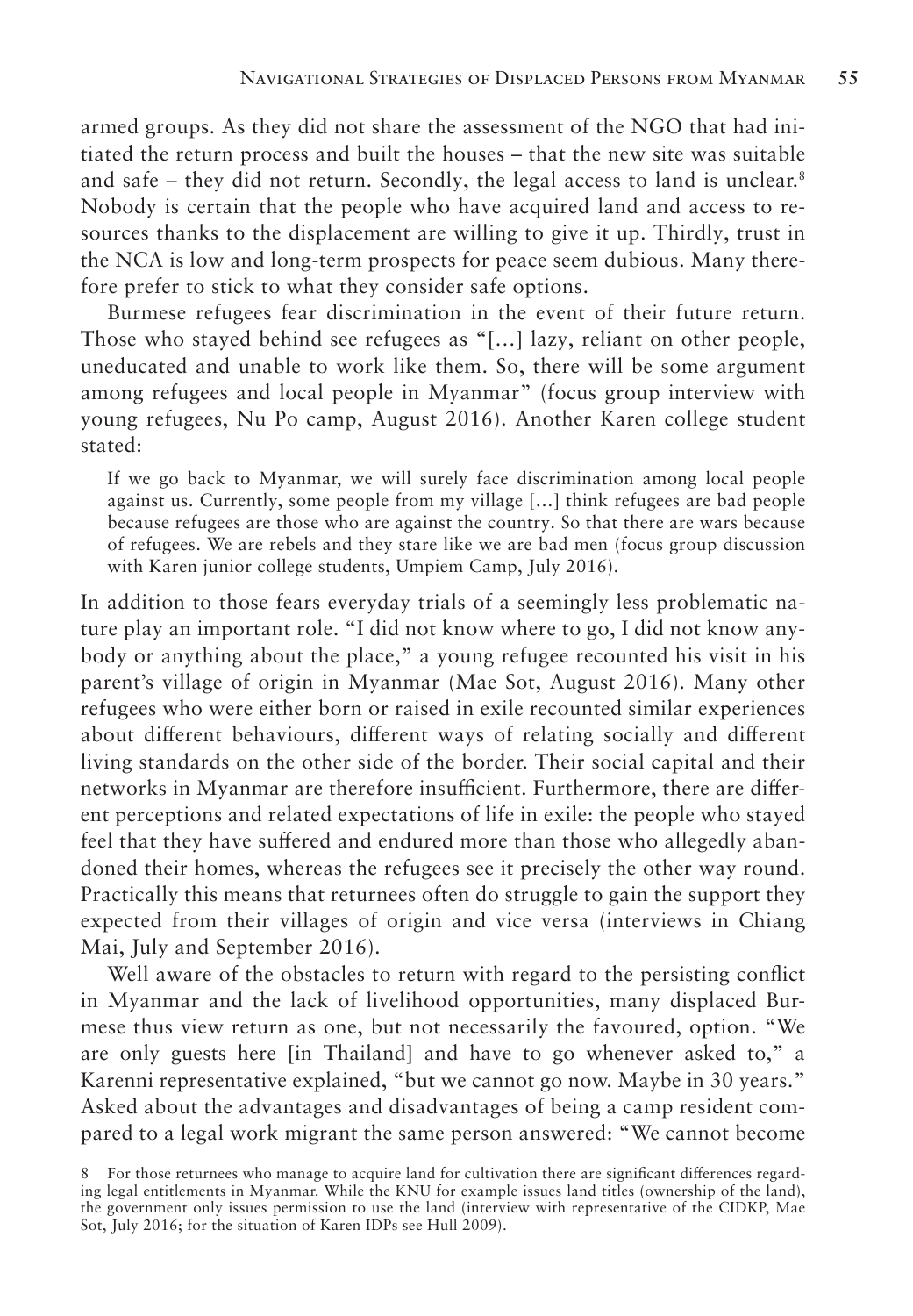migrants, because they can be sent back whenever their permit expires" (Ban Mai Nai Soi, August 2016). What the representative was referring to was the principle of non-refoulement, which derives from the 1951 Refugee Convention and forbids a state from returning refugees to a place where they would face persecution.<sup>9</sup> This example shows that DPs are well aware of the rights, restrictions and opportunities – access to aid, resettlement, work, etc. – that are connected to different statuses. The basic lesson DPs have learnt after multiple displacements is that you have to expand your options and be prepared for any eventuality.

For a long time Burmese migrants and displaced persons from the periphery have crossed the border to search for job opportunities, economic and social purposes, to flee persecution and violent conflict, and to find better health care and education. The border between Myanmar and Thailand has for a long time been less of a dividing line than a resource in the everyday practices of those communities and remains highly porous. Crossing the green border via motorboat, without any passport or visa control, is easy. In Mae Sot, for example, boats cross the Mo river every minute at peak times to bring people and goods from one side to the other. Better-off Burmese cross the border for one-day shopping trips. Against the background of substantial obstacles to local integration for DPs in Thailand and to their reintegration in Myanmar, due to the uncertain future of the ceasefire processes and persisting economic hardship, it is crucial especially for DPs to have a variety of alternative livelihood options available. The establishment of translocal livelihoods,<sup>10</sup> moving back and forth as well as partially returning, has evolved as an important coping strategy (Aung 2014).

A study by the Jesuit priest Vinai Boonlue confirms that young and old Karen have been navigating back and forth along the Myanmar border with Thailand, and that their struggle for survival involves constant movement (Boonlue 2015). Vinai observes that the displaced rarely stay in fixed places but are constantly on the move. They live neither in their home community nor in a fixed place abroad in Thailand, but rather in translocal life-worlds, tied together by specific place-knots (Saxer 2017) such as, for the Karen, the border, the refugee camp, urban Mae Sot in northwestern Thailand and, as a consequence of large-scale resettlements, in urban districts abroad such as in

<sup>9</sup> Though Thailand is not a signatory to the Convention, non-refoulement is considered to be customary international law.

<sup>10</sup> Our understanding of translocal livelihoods is based on the concept of transnationalism that describes transnational migration as "the process by which immigrants form and sustain simultaneous multistranded social relations that link together their societies of origin and settlement" (Glick Schiller et al. 1995: 48). In contrast to the concept of transnationalism the concept of translocality evades "methodological nationalism" (Glick Schiller 2007: 7).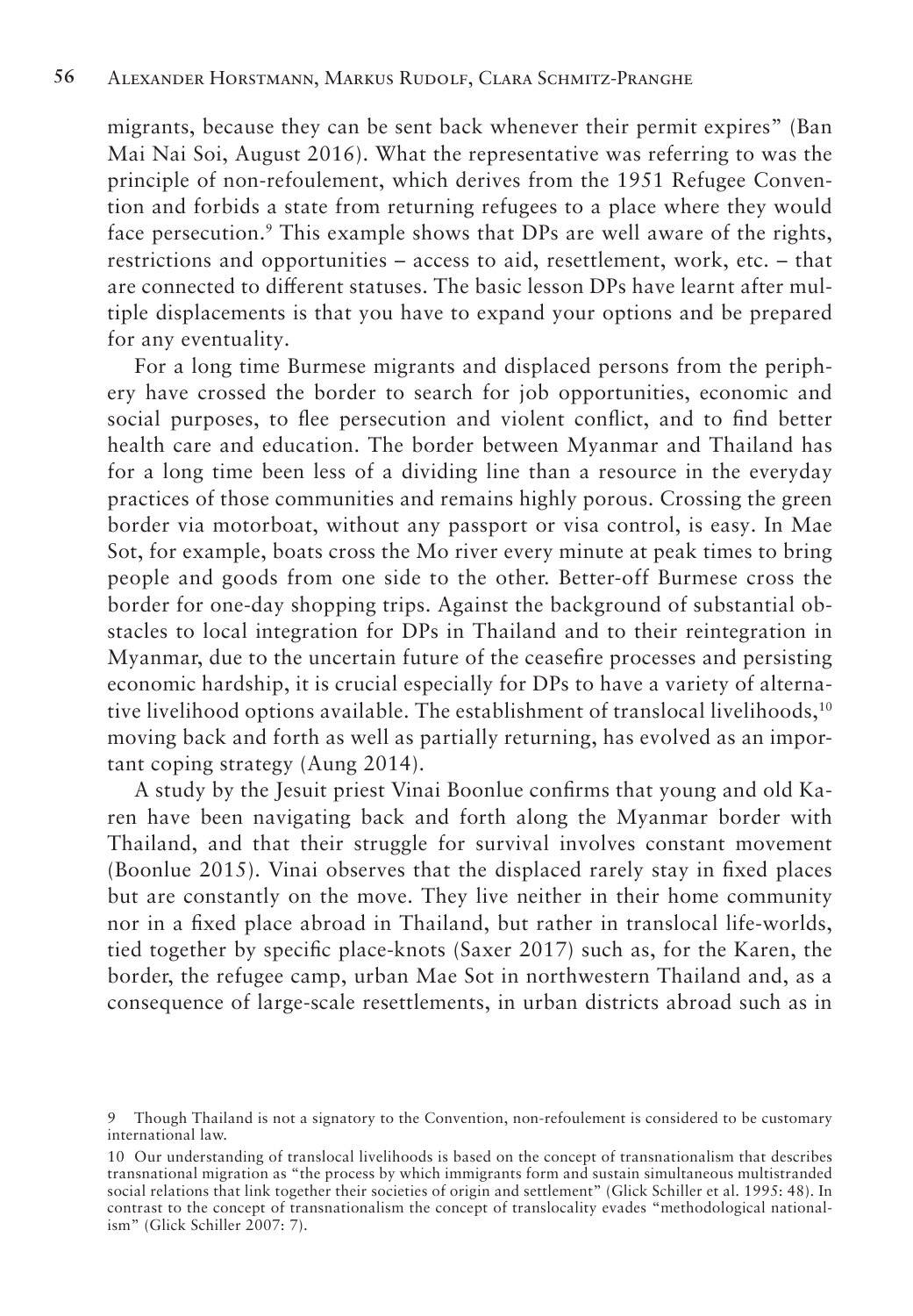Sheffield, St. Paul and Toronto.<sup>11</sup> Family-splitting and cyclical returns are typical strategies of families whose members are spread over large distances. Thus, kinship ties continue to play a crucial role, but in innovative ways.

Long-term migrants who earn incomes through work as cleaners, construction or agricultural workers, factory workers, or as employees in international NGOs or church ministries invest money in the education and social mobility of their sisters and brothers, or in the health and welfare of their parents. Burmese children attend migrant schools or camp schools cross the border, or stay in boarding houses and go back to their families in Myanmar in the summer break, as mentioned above. The downside of sending unaccompanied children to school is that this often increases the children's vulnerability, as caretakers belong to a variety of actors with different motivations and agendas. It is not only pupils who travel back and forth. Quite frequently those in the camps travel regularly back to their communities of origin to meet their relatives and to participate in the harvest. These trips also help them to defend possible property rights back in Myanmar and to stay informed about the situation back home. Such trips also clearly illustrate that – despite confinement policies and precarious living conditions – close linkages exist across both sides of the Thailand-Burma border (Lee 2012).

However, the option of movement is not the same for all displaced persons. Besides the ones who cannot afford to travel or those who are hindered by security constraints, age or health problems, political activists who have not been resettled are particularly restricted with regard to visits or financial remittances. These persons often fear difficulties with the Burmese authorities and explicitly ask their exiled relatives not to return (interview with KRC<sup>12</sup>) representative, Mae Sot, July 2016). Furthermore, there are those who have already returned to Myanmar but refrain from repatriating to their village of origin: "They are scared of me because they don't want to be in trouble because of me and I don't want to give them trouble and put them in danger, too" (interview with 54 year old Burmese, South Dagon, July 2017).

Motives for moving are, in sum, complex. Rather than finding neatly separated realities of refuge and return, our research revealed a high level of interwoven in-between layers. More research on such translocality and cyclical return movements is needed. Such movements are empirically of greater significance than permanent return or facilitated repatriation. DPs have experienced the fact that it is vital to maintain multiple access points to health care,

12 Karen Refugee Commitee

<sup>11</sup> In 2006, IOM and UNHCR started one of the largest resettlement programmes in their history, and since 2005, more than 100,000 refugees from Myanmar (and a small number from other countries) have been resettled from Thailand, mainly to the United States, Canada and Australia (Loescher / Millner 2008: 318; Chantavanich / Kamonpetch 2017).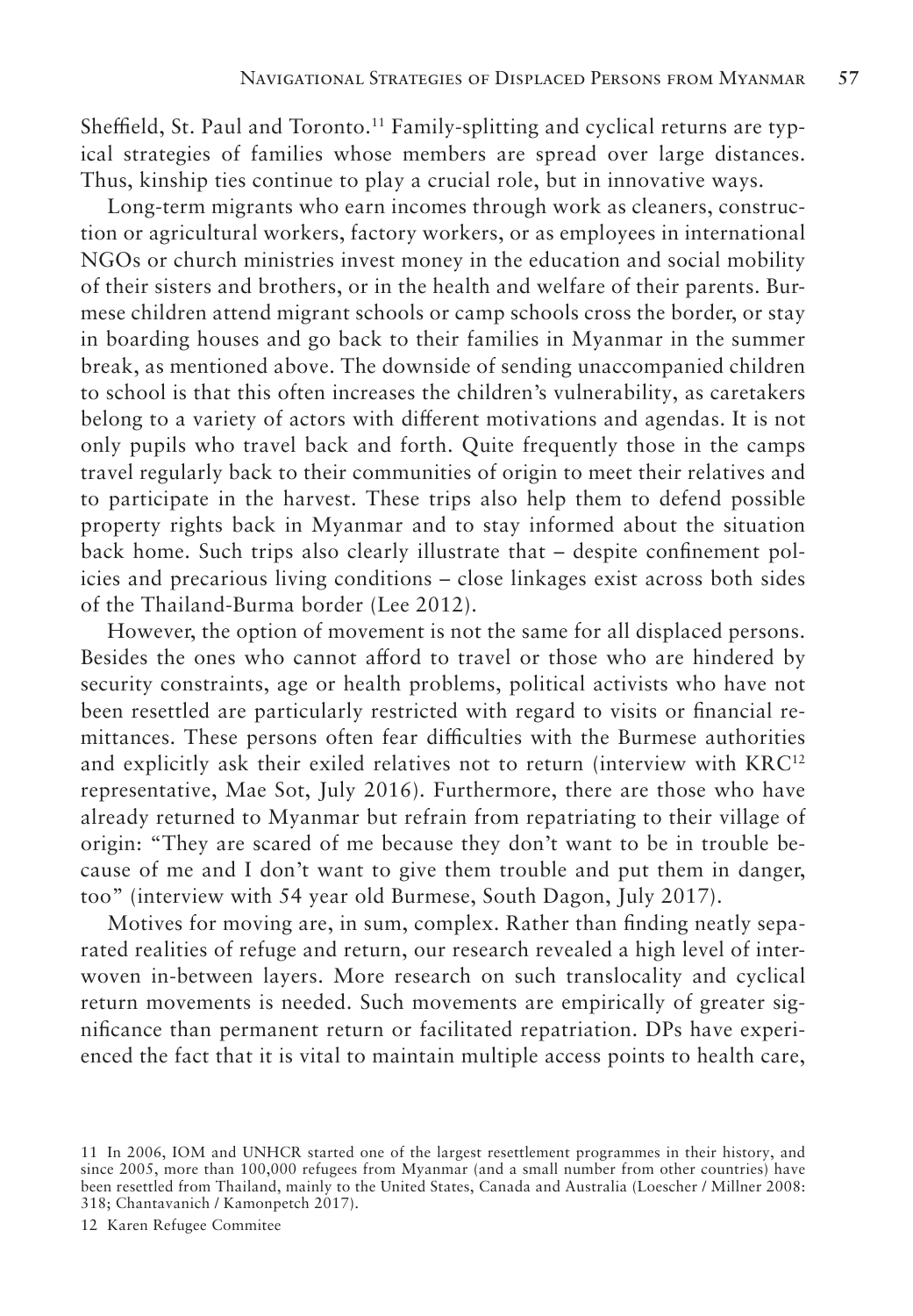food provisions, job markets, education or resettlement opportunities, etc.13 They have developed strategies of family or community separations, that are, like seasonal internal labour migration, not solely correlated with armed conflict. Little is known, finally, about immobility, i.e. when communities are forced by armed groups to stay in a restricted area. More investigations into such cases – that are not visible on the radar of most aid organisations – are needed to better understand and distinguish causes, forms and long-term impacts of violent conflict.

## **Summary**

This paper has described a wide array of coping strategies applied by displaced persons in and from Myanmar in order to secure their livelihoods and to obtain physical protection. Placing them into the context of organised violence, the paper shows that organised violence is not only a main cause of displacement, but is an important factor that continuously shapes livelihood options and strategies of people who find themselves in cycles of protracted displacement.

The wide array of identified navigational strategies of displaced persons can be situated in between or beyond the three classical solutions promoted by international refugee regimes (return, local integration and resettlement). Beyond aid and non-aid related strategies we observed (cyclical) return movements and the establishment of translocal networks, as well as the establishment and institutionalisation of self-organised infrastructure, to be vital coping mechanisms. Return and local integration (and probably resettlement) should thus be considered neither as an exhaustive list of alternatives nor as completely unconnected approaches. They are rather two options in a continuum of strategies comprising cyclical and temporary return processes, transnational networks and patterns of de facto local integration.

### **The role of risk-benefit considerations for decisions on return**

In a focus group discussion with college students in Nu Po camp, July 2016 the following concerns were raised:

<sup>13</sup> DPs stressed their wish to stay independent in their decision to return: "I heard bad news about those who return … That's why I'm returning on my own. If I come back with a repatriation programme, there will be a lot of procedures and restrictions that we are required to follow. They will give you money but there will be monitoring and evaluation and that undermines my freedom […]. I want to be a free person with no restrictions […]. People will call you to evaluate you […]. I don't like to be controlled. If the government could provide assistance – financially and mental health programmes – for those who return, it would be good. But now, they are asking too many questions and our freedom will be undermined" (Burmese returnee from Mae La Camp, South Dagon, May 2017). Recently intensified battles and the low trust in the peace process make this assessment appear sound.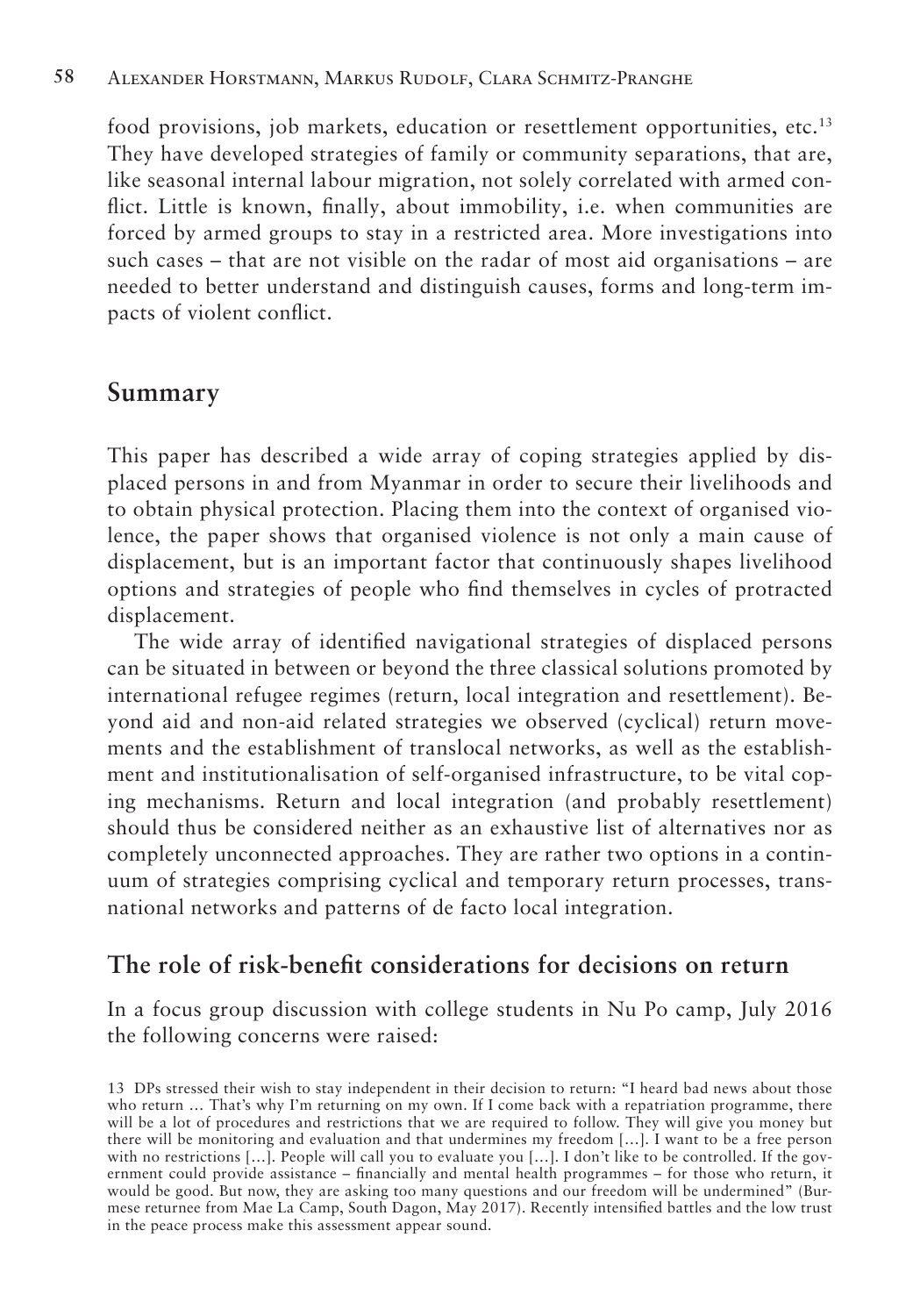If we go back, we don't have cash to go hospital […] Do we have to be refugees again to return into Thailand? […] We don't have Myanmar IDs and some refugees lost them or they were burned during war in their villages. Without ID we will probably face difficulty travelling to other regions.

Displaced persons from and in Myanmar weigh the risks of return in comparison to their current situation. Decisive factors concern security, access to legal documents, public services and infrastructure. The lack of infrastructure is directly related to security concerns:

We [are] still afraid of the Burmese military. If war comes again, how should we ask for help, communicate and spread news to the media without phone or internet lines [...]. For travelling, our land and regions are not developed yet with roads and bridges, we worry for one thing that if we need to go to the town or countryside, or to the Thai-Burma border in emergency cases, it will be very difficult to travel" (focus group discussion, Umpiem Mai Camp, July 2016).

In addition, decreasing prospects for resettlement, the general uncertainty about the future of the camps, fear of forced return, and the prospect of discrimination at a place that is not home influence the trajectories of DPs. "Integration is a European idea", many correspondents stated, indicating that they have to develop other options based on a more diversified tactic in the long run (interview with Burmese NGO worker living in Thailand for 30 years, Bangkok, July 2016).14

Our research showed that any dichotomy that contrasts non-refugees as masters of their own fate with displaced persons as victims without agency is obsolete. The coping patterns of displaced persons are highly flexible and adaptive. The legal status of people is relatively flexible though the legal categorisations that frame individual coping options: a person can shift from one status to another or hold different legal statuses simultaneously. Conditions for pursuing certain strategies very much differ for the Shan, Rohingya, Karen and Kachin and within those groups themselves. But if circumstances require or allow it, IDPs might become refugees, refugees might become internally displaced while trying to reintegrate, and refugees frequently leave the temporary shelters to become illegal migrant workers, or obtain official migrant worker status.

This list is by no means exhaustive and the options are not mutually exclusive. We found persons who were immobilised in conflict zones, educational migrants in camps, people who fled violence and conflict that have not registered in camps, and a variety of other patterns: some displaced persons have applied for migrant status instead of applying for asylum. Others live and

<sup>14</sup> According to a representative of the Committee of Internally Displaced Karen People (CIDKP), 70– 80% of the IDPs in Kayin State have returned. The majority of these former IDPs have gone to their place of origin, while some, especially those who do not own land, have gone to the newly built settlement sites. Reportedly, there is also a generational difference. While the elderly usually want to return to their home villages, the younger ones prefer relocation sites. The better educated ones – in contrast – would prefer to move to the cities or to be resettled in a third country (Mae Sot, July 2016).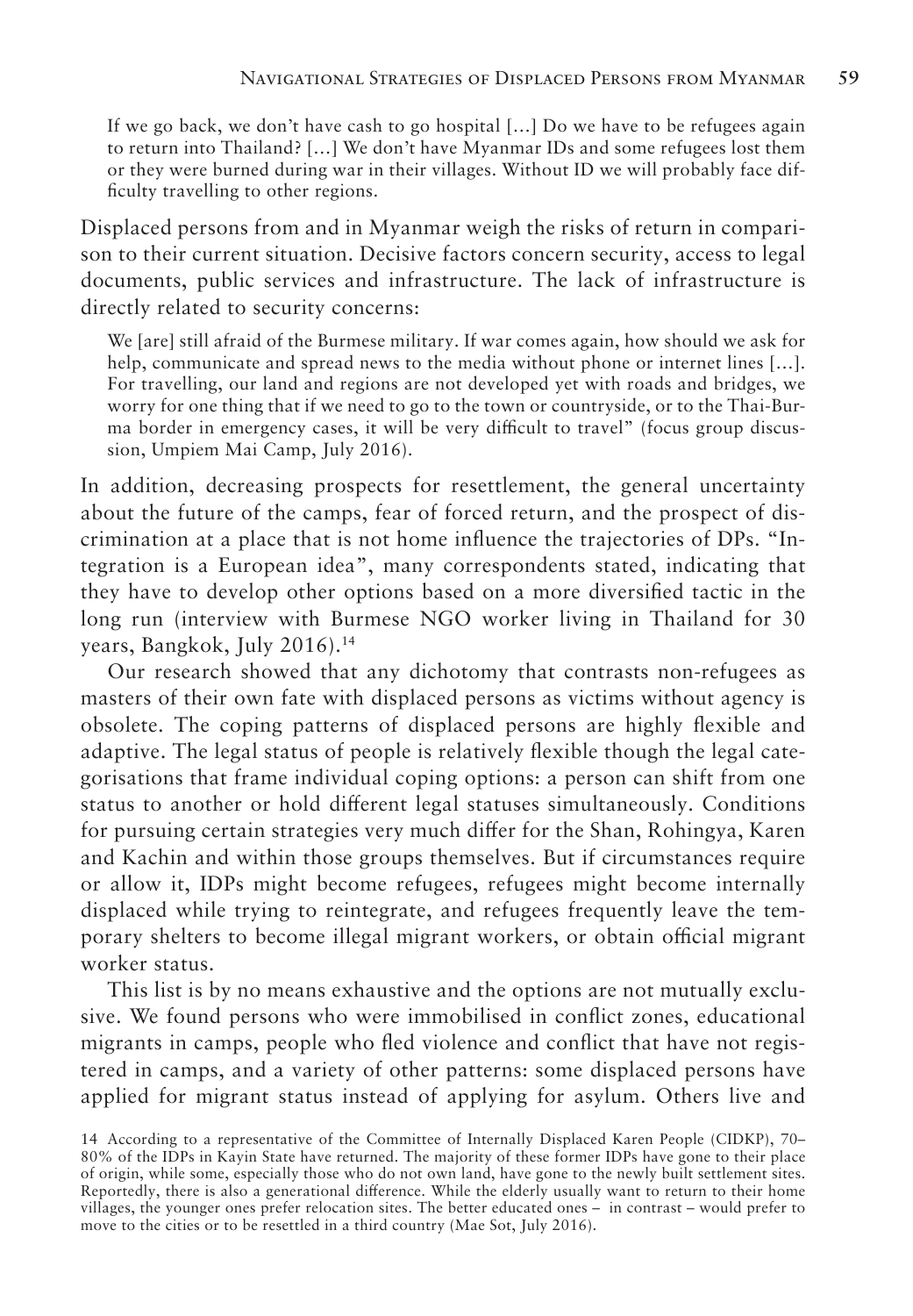work as illegal migrants. As legal-normative categories are blurred in both time and space we thus argue that it is rather counterproductive for descriptive studies (probably also for humanitarian interventions and development aid) to remain fixated upon them (cf. Horstmann 2015, Sadan 2013).

### **Time in exile and prospects of return**

The assessments of IDPs, migrants and refugees on their options to either stay or to return are not necessarily in line with official policy. The factors that influence the decision vary: those who fled conflict and repression often stressed that they would not return until the conflicts had been settled. Those who, in contrast, fled indirect consequences of conflict such as poverty or escaped preventively would be more likely to go back, if there were public infrastructure and individual opportunities. Even though the different weight given to the factors varies, livelihoods, peace and security, regulated availability of land and housing, access to health services and education, marginalisation and discrimination by the authorities, and conflict with local communities are crucial determinants in the decisions of all displaced persons on whether or not to eventually return. The choice therefore depends to a large extent on the amount and quality of knowledge people have of the political situation, the political transition process and ceasefire negotiations in Myanmar.

Older persons who have experienced many displacements (sometimes stretching back to the Japanese invasion) are more sceptical about return than younger ones (who usually have not experienced as many traumatic events). The latter are described as more hopeful, and more willing to return – even to a place different from their place of origin (interview with local expert and activist, Mae Sot, September 2016). As noted above, education is a decisive factor in this regard: children are sent (often on their own) to benefit from migrant schools on the other side of the border. Responsibilities towards younger relatives who attend school in the camps, in turn, play a role in the decision on return for camp residents (interview with Karen male refugee, Nu Po camp, July 2016). Finally, the time in exile and the number of contacts with the area of origin is of utmost importance for movement dynamics. The longer the displacement lasts, the less likely people are to go back. The existence of social networks and contacts with relatives or friends in Myanmar has been positively related to the likelihood of return. Many displaced persons travel to their community of origin on a regular basis and thus are able to maintain these networks.

DPs have developed a wide range of mixed strategies in response to these circumstances – some members of the family are sent to safe havens while others remain in high-risk areas. Livelihood activities that became insufficient due to the violent conflict were complemented with labour activities, seasonal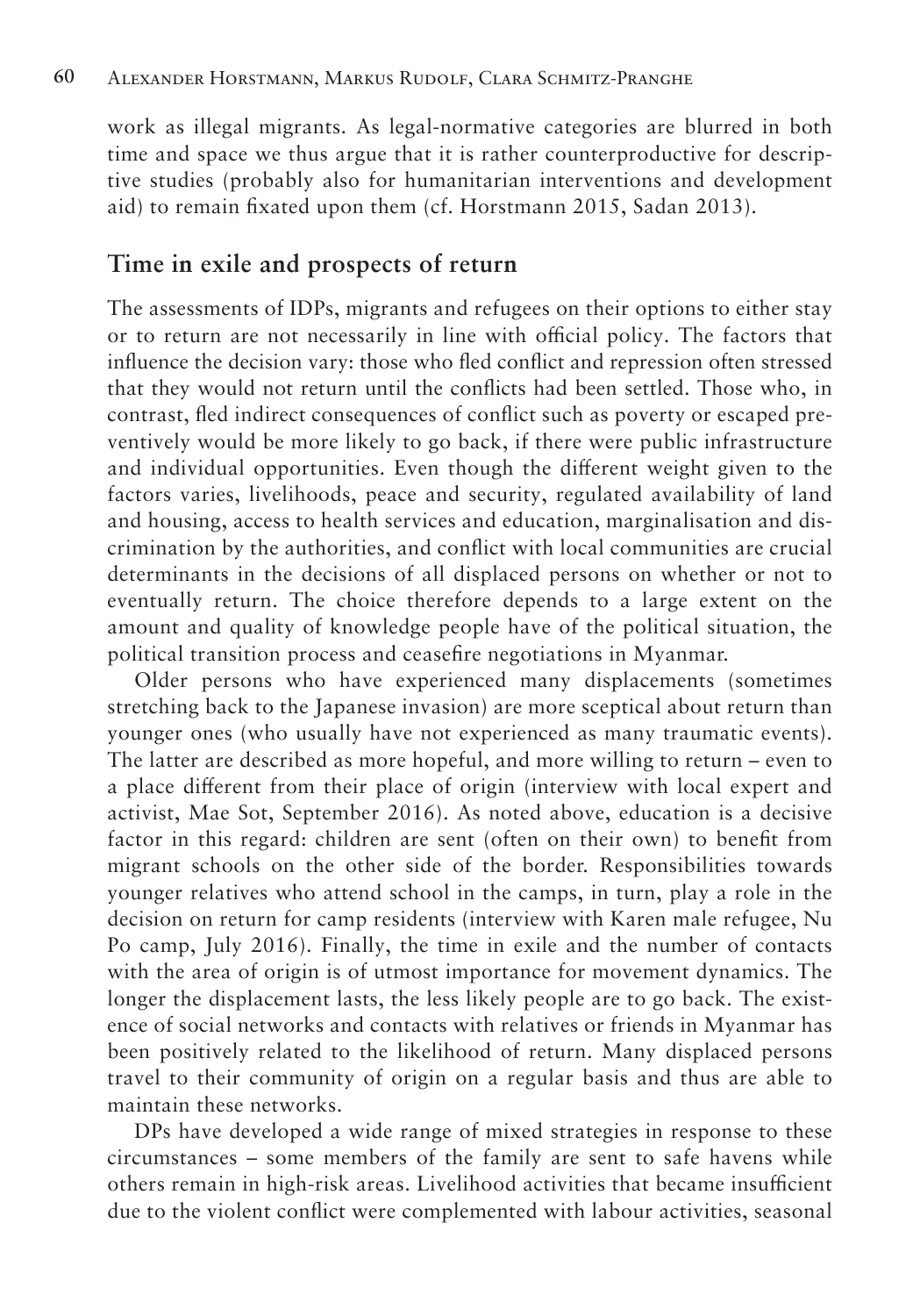national migration and international migration. Refugees in camps resorted to their fields across the border to compensate for diminished food rations. Numerous IDPs found temporary shelter arrangements in camps, temple compounds or with hosts. Some IDPs are still in the vicinity of their houses and fields, some with, others without access to them. Many are confined in areas with very limited opportunities to make a living (e.g. Rohingya), while others are in areas where their labour force is highly sought after. However, diversification is not by definition beneficial for DPs. The desperate situation opens the door for abuses and exploitative practices by employers and authorities (Marschke / Vandergeest 2016, Brees 2008) – including cases of trafficking, especially of female victims (Beyrer 2001, Thomas / Jones 1993, Young et al. 2006).

Moreover, it needs to be stressed that different groups of displaced persons have very different experiences, opportunities to access the labour market, access to services such as education, health care or justice and aid, as well as very different choices available to them. The differences in the ability to cope with the challenges of displacement depend not only on their respective legal status (refugee, undocumented migrant worker, IDP) but also on ethnicity (e.g. Shan and Karen in Thailand), religion or the place of refuge (camp or urban or rural context). Ethnic identity, religion and location greatly impact on and shape the mobility and transnational networks of the displaced villagers. Different minorities in different border regions receive different treatment and recognition or discrimination in neighbouring countries. For example, the Shan and Karen or Kajah are classified differently in Thailand, which means, for instance, that Shan people have greater opportunities to assimilate in Thailand, because of their cultural similarity, but rarely receive refugee status. Mobility, the switching and combination of different socio-legal statuses or the establishment of self-organised infrastructure in the fields of health care and education feature among the most important practices applied in order to secure physical security and livelihoods (South 2012). Our findings demonstrate that displaced villagers regularly move in and out of different statuses – IDP, illegal migrant, refugee and citizen – throughout their lives.

In sum, the experience of multiple displacements and protracted conflict have led to a diversifications of livelihoods (e.g. farming, gardening, day labour), income sources (e.g. work, aid, remittances), residency (e.g. rural, urban, bi-national), poly-local households (split-up of family members) and entitlements (right to stay, resettle, return, compensation, option of work permit or amnesty in Thailand). Those strategies have not in all cases diminished vulnerabilities. In some cases – e.g. for trafficked persons – the effects have been plainly counterproductive. But the bottom line is that those coping strategies define the agency upon which any durable solution strategy of international actors has to build.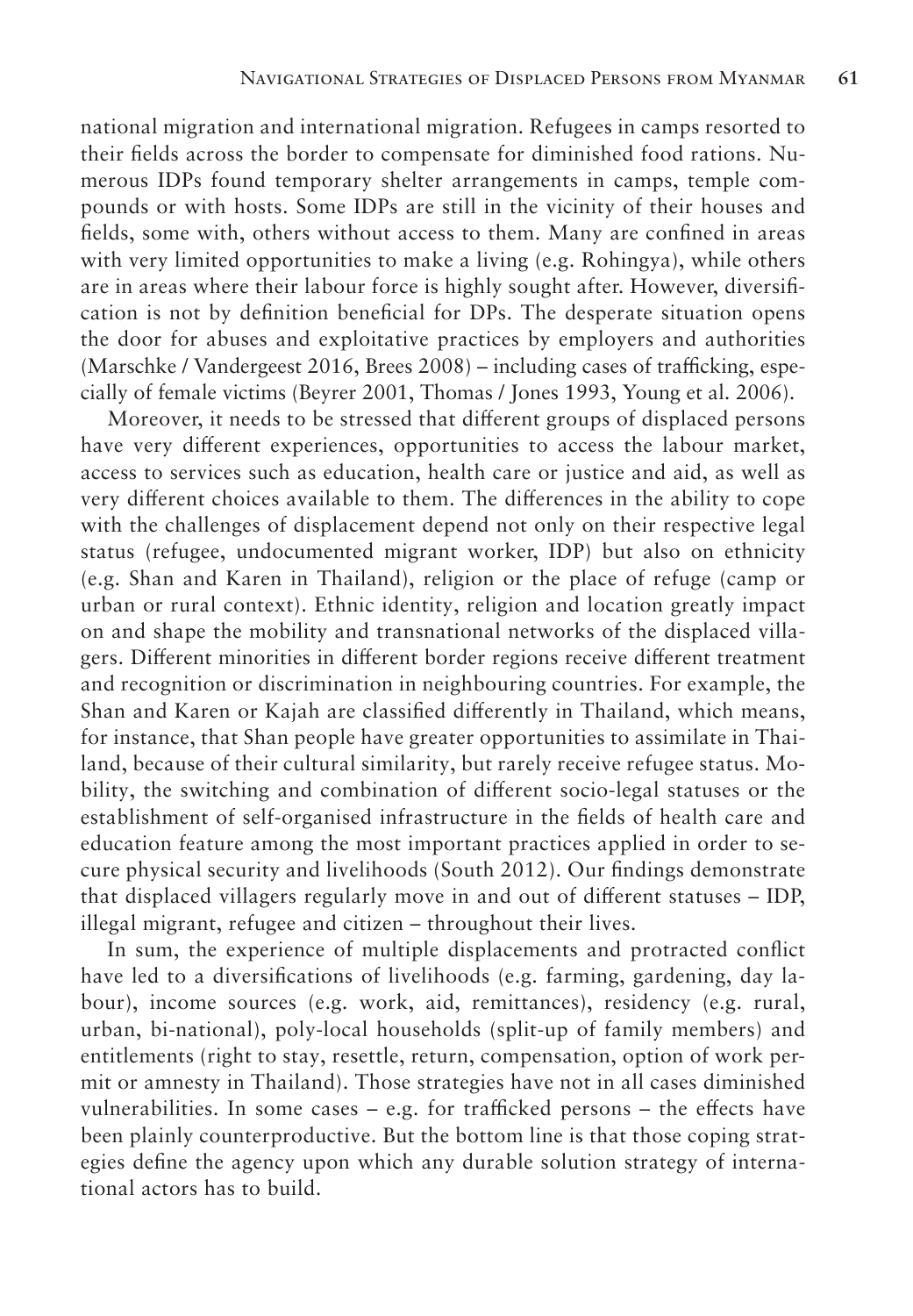# **References**

Agamben, Georgio (2004): *Ausnahmezustand*. Frankfurt a. M.: Suhrkamp Verlag.

- Aung, Soe Lin (2014): The Friction of Cartography: On the Politics of Space and Mobility among Migrant Communities in the Thai-Burma Borderlands. *Journal of Borderlands Studies* 29(1), pp. 27–45.
- Beyrer, Chris (2001): Shan Women and Girls and the Sex Industry in Southeast Asia. Political Causes and Human Rights Implications. *Social Science and Medicine* 53(4), pp. 543–550.
- Benezer, Gadi / Zetter, Roger (2015): Searching for Directions: Conceptual and Methodological Challenges in Researching Refugee Journeys. *Journal of Refugee Studies* 28(3), pp. 297–318.
- BICC (2015): BICC Concept Paper. Bonn International Centre for Conversion (BICC), https://www.bicc.de/ fileadmin/Dateien/pdf/about/Concept\_Paper.pdf (accessed 7 October 2019)
- BICC (forthcoming): BICC Concept Paper 2019-23. Bonn International Centre for Conversion (BICC), Bonn.
- Boonlue, Vinai (2015): Social Suffering and the Political Economy of Social Agent among the Karen of Borderlanders. PhD thesis, Graduate School Chiang Mai University.
- Brees, Inge (2008): Refugee Business. Strategies of Work on the Thai-Burma Border. *Journal of Refugee Studies* 21(3), pp. 380–397.
- Campbell, Stephen (2018): Border Capitalism Disrupted: *Precarity and Struggle in a Southeast Asian Industrial Zone*. Ithaca: Cornell University Press.
- Campbell, Stephen (2019): Labour Formalization as Selective Hegemony in Reform-Era Myanmar. *The Asia Pacific Journal of Anthropology* 20(1), pp. 57–73.
- Cheesman, Nick / Farelly, Nicholas (eds) (2016): *Conflict in Myanmar. War, Politics, Religion*. Singapore: ISEAS.
- Chantavanich, Supang / Kamonpetch, Aungkana (eds) (2017): *Refugee and Return. Displacement along the Thai-Myanmar Border*. (Migration Studies 28). Basel: Springer International Publishing.
- Davis, Bill / Jolliffe, Kim (2016): *Achieving Health Equity in Contested Areas of Southeast Myanmar*. Yangon: The Asia Foundation.
- Egreteau, Renaud (2016): *Caretaking Democratization. The Military and Political Change in Myanmar*. Oxford: Oxford University Press.
- Egreteau, Rene (2015): The Burmese Jade Trail: Transnational Networks, China and the (Relative) Impact of International Sanctions on Myanmar's Gems. In: Nick Cheesman / Monique Skidmore / Trevor Wilson (eds): *Myanmar's Transition. Openings, Obstacles and Opportunities*. Singapore: ISEAS, pp. 89–116.
- Etzold, Benjamin / Belloni, Milena / King, Russel / Kraler, Albert / Pastore, Ferruccio (2019): Transnational Figurations of Displacement. Conceptualising Protracted Displacement and Translocal Connectivity through a Process-oriented Perspective. TRAFIG Working Paper 1/2019. Trafig, https://trafig.eu/output/ working-papers/2019-01/D011-TWP-Transnational-Figurations-of-Displacement-Etzold-et-al-2019 v02p-20190709.pdf (accessed 7 October 2019).
- Formoso, Bernard (2010): Zomian or Zombies? What Future Exists for the Peoples of the Southeast Asian Massif? *Journal of Global History* 5(2), pp. 313–332.
- Geiger, Danilo (2008): *Frontier Encounters. Indigenous Communities and Settlers in Asia and Latin America.*  Copenhagen: International Work Group for Indigenous Affairs (IWGIA).
- Glick Schiller, Nina (2007): Beyond the Nation-state and Its Units of Analysis: Towards a New Research Agenda for Migration Studies. Essentials of Migration Theory. Working Paper 33, Centre on Migration, Citizenship and Development (COMCAD), Bielefeld, https://www.uni-bielefeld.de/(en)/soz/ab6/ag\_faist/ downloads/workingpaper\_33\_Glick\_Schiller.pdf (accessed 7 October 2019).
- Glick Schiller, Nina / Basch, Linda / Szanton Blanc, Cristina (1995): From Immigrant to Transmigrant: Theorizing Transnational Migration. *Anthropological Quarterly* 68(1), pp. 48–63.
- Green, Penny / Maymanus, Thomas / De la Cour Venning, Alicia (2015): *Countdown to Annihilation*. *Genocide in Myanmar*. London: International State Crime Initiative.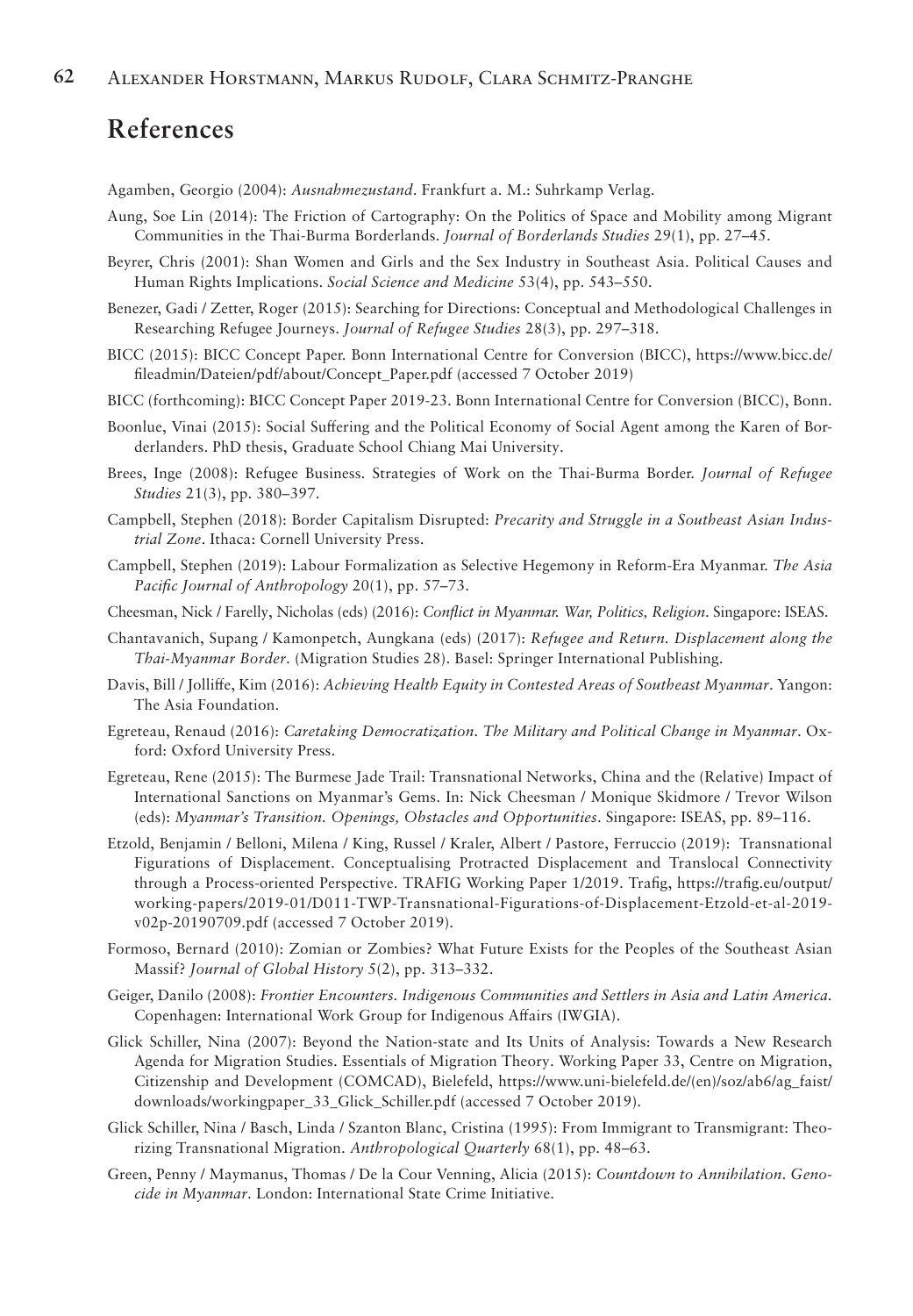- Horstmann, Alexander (2015): Secular and Religious Sanctuaries: Interfaces of Humanitarianism and Self-government of Karen Refugee-migrants in Thai-Burmese Border Spaces. In: Alexander Horstmann / Jin-Heon Jung (eds): *Building Noah's Ark for Migrants, Refugees, and Religious Communities*. (Contemporary Anthropology of Religion). Basingstoke: Palgrave MacMillan, pp. 129–156.
- Horstmann, Alexander (2017): Plurality and Plasticity of Everyday Humanitarianism in the Karen Conflict. In: Dan Smyer Yu / Jean Michaud (eds): *Trans-Himalayan Borderlands. Livelihoods, Territorialities, Modernities*. Amsterdam: Amsterdam University Press, pp. 167–188.
- Horstmann, Alexander (2018): Humanitarian Assistance and Protestant Proselytizing in the Borderlands of Myanmar: The Free Burma Rangers. In: Alexander Horstmann / Martin Saxer / Alessandro Rippa (eds): *The Routledge Handbook of Asian Borderlands*. London: Routledge, pp. 349–360.
- Hull, Stephen (2009). The "Everyday Politics" of IDP Protection in Karen State. *Journal of Current Southeast Asian Affairs* 28(2), pp. 7–21.
- IRIN (2016): Bribes and Bureaucracy: Myanmar's Chaotic Citizenship System. IRIN News, https://www.irinnews.org/feature/2016/10/31/bribes-and-bureaucracy-myanmar%E2%80%99s-chaotic-citizenship-system (accessed 30 October 2017).
- Jenssen Solnørdal, Thale (2017): Half a Million Identities. Norwegian Refugee Council (NRC), https://www. nrc.no/news/2017/june/half-a-million-identities/ (accessed 7 October 2019).
- Kipgen, Nehginpao (2017): The Continuing Challenges of Myanmar's Peace Process. A Federal Army and Secession are the Two Most Contentious Issues for Myanmar's Ethnic Groups. *The Diplomat*, 6 June 2017.
- Kuschminder, Katie (2017): Afghan Refugee Journeys: Onwards Migration Decision-making in Greece and Turkey. *Journal of Refugee Studies* 31(1), pp. 566–587.
- Lall, Marie / South, Ashley (2014): Comparing Models of Non-state Ethnic Education in Myanmar. The Mon and Karen National Education Regimes. *Journal of Contemporary Asia* 44(2), pp. 298–321.
- Lall, Marie-Carine (2014): *Citizenship in Myanmar. Contemporary Debates and Challenges in Light of the Reform Process*. Yangon / Bangkok: Myanmar Egress and FNS.
- Laungaramsri, Pinkaew (2014): Contested Citizenship. Cards, Colors and the Culture of Identification. In: John A. Marston (ed.): *Ethnicity, Borders and the Grassroots Interface with the State: Studies on Southeast Asia in Honor of Charles F. Keyes*. Chiang Mai: Silkworm Books, pp. 215–247.
- Lee, S. K. (2012). Scattered but Connected: Karen Refugees' Networking and beyond the Thailand-Burma Borderland. *Asian and Pacific Migration Journal* 21(2), pp. 263–285.
- Loescher, Gil / Milner, James (2008): Burmese Refugees in South and Southeast Asia. In: Gil Loescher / James Milner / Edward Newman / Gary Troeller (eds): *Protracted Refugee Situations. Political, Human Rights and Security Implications*. Tokyo / New York / Paris: United Nations University Press, pp. 303–332.
- Lubkemann, Stephen (2007): *Culture in Chaos. An Anthropology of the Social Condition in War*. Chicago: Chicago University Press.
- Mallett, Richard / Hagen-Zanker, Jessica (2018): Forced Migration Trajectories: An Analysis of Journey- and Decision-making among Eritrean and Syrian Arrivals to Europe. *Migration and Development* 7(3), pp. 1–11.
- Marschke, Melissa / Vandergeest, Peter (2016): Slavery Scandals. Unpacking Labour Challenges and Policy Responses within the Off-shore Fisheries Sector. *Marine Policy* 68, pp. 39–46.
- McCarthy, Gerard (2016): Buddhist Welfare and the Limits of Big "P" Politics in Provincial Myanmar. In: Nick Cheesman / Nicholas Farrely (eds): *Conflict in Myanmar: War, Politics, Religion*. Singapore: ISEAS, pp. 313–332.
- McCarthy, Gerard / Menager, Jacqueline (2017): Gendered Rumours and the Muslim Scapegoat in Myanmar's Transition. *Journal of Contemporary Asia* 47(3), pp. 396–412.
- Michaud, Jean (2013): *Turbulent Times and Enduring Peoples. Mountain Minorities in the South-East Asian Massif*. Richmond: Curzon.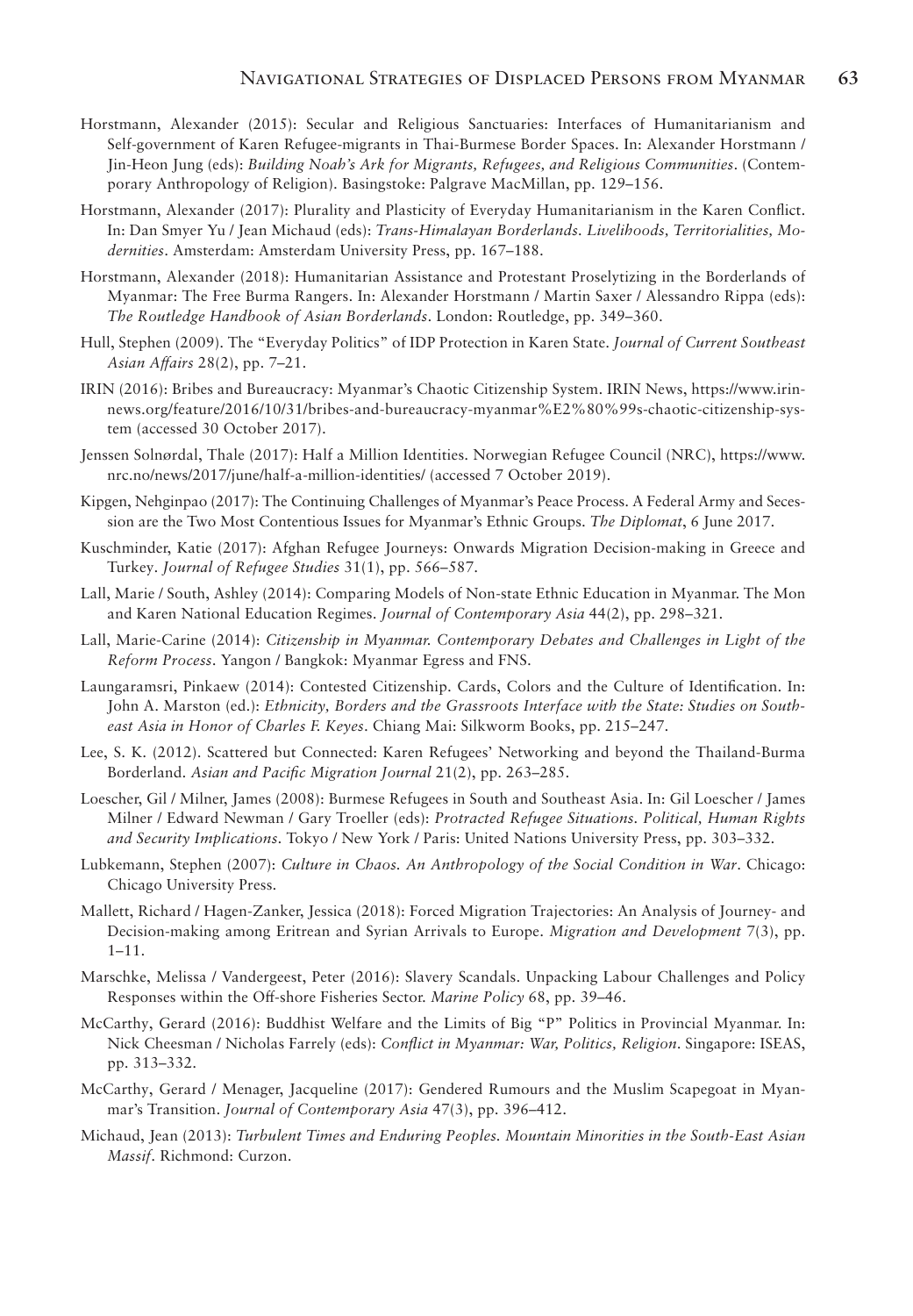#### **64** Alexander Horstmann, Markus Rudolf, Clara Schmitz-Pranghe

- OCHA Office for the Coordination of Humanitarian Affairs (2018): 2018 JRP for Rohingya Humanitarian Crisis. United Nations Office for the Coordination of Humanitarian Affairs, https://www.unocha.org/ sites/unocha/files/JRP%20for%20Rohingya%20Humanitarian%20Crisis%202018.PDF (accessed 7 October 2019).
- Phan, Poe Shan K. / Hull, Stephen (2008): Supporting IDP Resistance Strategies. *Forced Migration Review* 30, pp. 18–19.
- Rangkla, Prasert (2013): Refuge and Emplacement through Buddhism: Karen Refugees and Religious Practices in a Northwestern Border Town of Thailand. *The Asia Pacific Journal of Anthropology* 14(1), pp. 8–22.
- Sadan, Mandy (2013): *Being and Becoming Kachin: Histories beyond the State in the Borderworlds of Burma*. British Academy Postdoctoral Fellowship Monographs. Oxford / New York: Oxford University Press.
- Sadan, Mandy (2016): *War and Peace in the Borderlands of Myanmar*. The Kachin Ceasefire, 1994–2011. Copenhagen: NIAS Press.
- Saxer, Martin (2017): Place-Knots. Himalayan Experiences of Locality and Community. Talk given on 28 April 2017, Centre for Interdisciplinary Research and Documentation of Inner- and South Asian Cultural History, Cambridge.
- Scott, James C. (2009): *The Art of Not Being Governed. An Anarchist History of Upland Southeast Asia.*  New Haven, Connecticut: Yale University Press.
- Schetter, Conrad / Korf, Benedict (2012): Räume des Ausnahmezustands. Carl Schmitts Raumphilosophie, *Frontiers und Ungoverned Territories*. Peripherie 126/127(32), pp. 147–170.
- Song, Lili (2017): Refugees or Border Residents from Myanmar? The Status of Displaced Ethnic Kachins and Kokangs in Yunnan Province, China. *International Journal of Refugee Law* 29(3), pp. 466–487.
- South, Ashley (2010): Governance and Legitimacy in Karen State. In: Nick Cheesman / Monique Skidmore / Trevor Wilson (eds): *Ruling Myanmar: From Cyclone Nargis to National Elections*. Singapore: Institute of Southeast Asian Studies, pp. 63–89.
- South, Ashley (2012): The Politics of Protection in Burma. Beyond the Humanitarian Mainstream. *Critical Asian Studies* 44(2), pp. 175–204.
- Smith, Alan (2005): Burma/Myanmar: The Struggle for Democracy and Ethnic Rights. In: Will Kymlicka / Baogang He (eds): *Multiculturalism in Asia*. Oxford: Oxford University Press, pp. 262–287.
- Thawnghmung, Ardeth Maung (2008): *The Karen Revolution in Burma: Diverse Voices, Uncertain Ends.*  Singapore: Institute of Southeast Asian Studies.
- Thawnghmung, Ardeth Maung (2011): *The "Other" Karen in Myanmar: Ethnic Minorities and the Struggle without Arms*. Lanham: Lexington Books.
- Thomas, Dorothy Q. / Jones, Sidney (1993): *A Modern Form of Slavery. Trafficking of Burmese Women and Girls into Brothels in Thailand*. New York: Human Rights Watch.
- Toyota, Mika (2005): Subjects of the Nation without Citizenship: The Case of "Hill Tribes" in Thailand. In: Will Kymlicka / Baogang He (eds): *Multiculturalism in Asia*. Oxford: Oxford University Press, pp. 110–135.
- UNHCR (2017a): Myanmar SE Operation Return Assessments. UNHCR, https://reliefweb.int/sites/reliefweb.int/files/resources/ReturnAssessmentSouth-EastDashboardSeptember2017.pdf (accessed 30 October 2017).
- UNHCR (2017b): Thailand Border Operation: RTG/MOI-UNHCR Verified Refugee Population. UNHCR, http://www.refworld.org/docid/590743874.html (accessed 2 November 2017).
- Van Klinken, Gerry / Aung, Su Mon Thazin (2017): The Contentious Politics of Anti-muslim Scapegoating in Myanmar. *Journal of Contemporary Asia* 47(3), pp. 353–375.
- Ware, Anthony / Laoutides, Costas (2019): Myanmar's Rohingya Conflict: Misconceptions and Complexity. *Asian Affairs* 50(1), pp. 60–79.
- Walton, Matthew J. (2013): The "Wages of Burman-ness": Ethnicity and Burman Privilege in Contemporary Myanmar. *Journal of Contemporary Asia* 43(1), pp. 1–27.